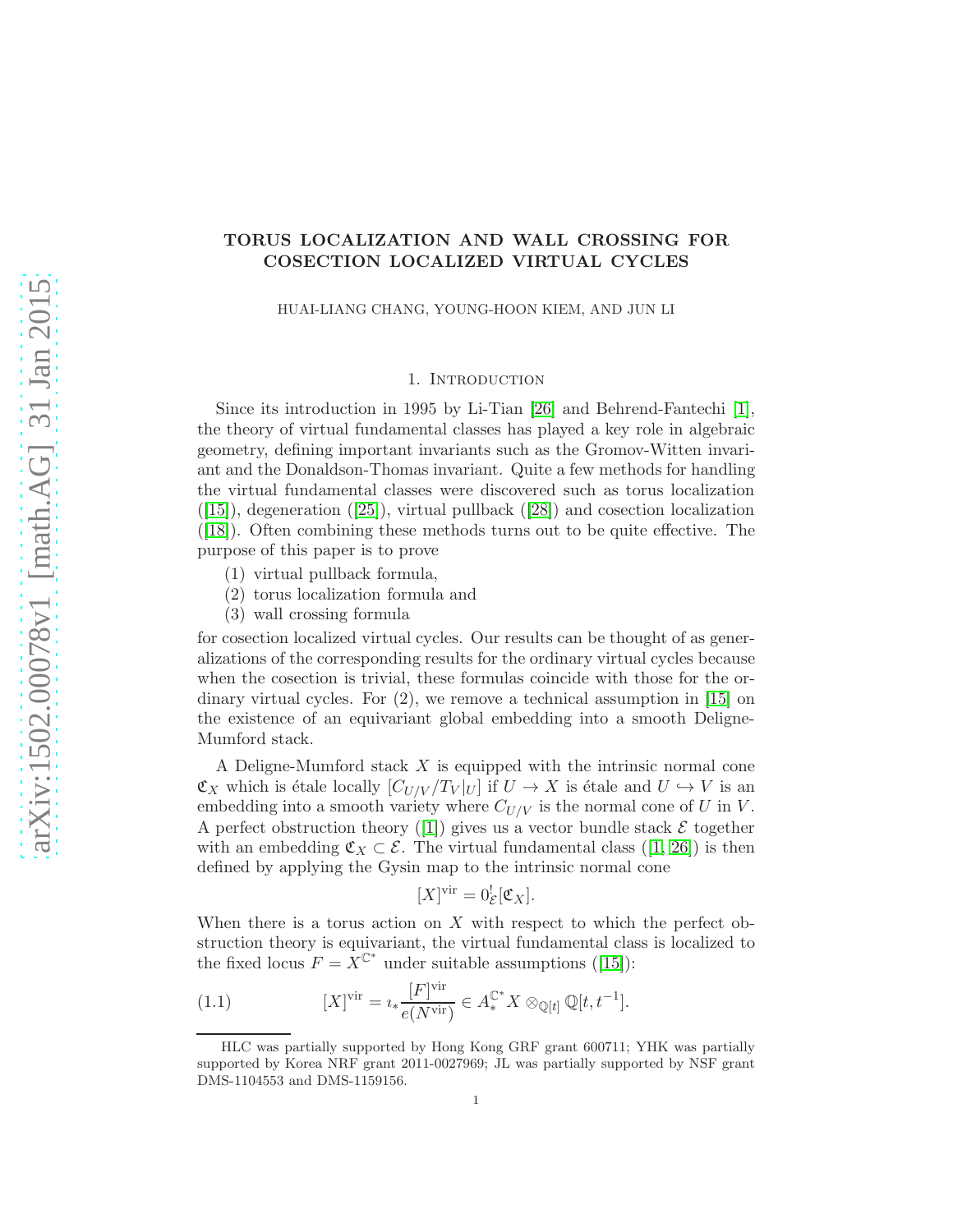Here  $\iota : F \to X$  is the inclusion and t is the generator of the equivariant ring of  $\mathbb{C}^*$ .

The construction of virtual fundamental class can be relativized for morphisms  $f: X \to Y$  to give the virtual pullback

$$
f^!: A_*(Y) \to A_*(X)
$$

when the intrinsic normal cone  $\mathfrak{C}_{X/Y}$  is embedded into a vector bundle stack  $\mathcal E$  on X. When the perfect obstruction theories of X and Y are compatible with $\mathcal{E}$ , the virtual pullback gives us the formula ([\[28\]](#page-17-3))

(1.2) 
$$
f^![Y]^{\text{vir}} = [X]^{\text{vir}}.
$$

Awall crossing formula ([\[21\]](#page-17-5)) compares  $[M_+]^{\text{vir}}$  with  $[M_-]^{\text{vir}}$  when  $M_+$ and  $M_-\,$  are open Deligne-Mumford substacks of the quotient  $[X/\mathbb{C}^*]$  of a Deligne-Mumford stack  $X$  which are simple  $\mathbb{C}^*$ -wall crossings.

The cosection localization says that when there is an open  $U \subset X$  and a surjective  $\sigma : \mathcal{E}|_U \to \mathbb{C}_U$ , we can define a cosection localized virtual fundamental class

$$
[X]_{\text{loc}}^{\text{vir}} \in A_*(X(\sigma)) \quad \text{where } X(\sigma) = X - U
$$

which satisfies usual expected properties such as deformation invariance and

$$
i_*[X]_{\text{loc}}^{\text{vir}} = [X]^{\text{vir}} \in A_*(X) \quad \text{where } i: X(\sigma) \hookrightarrow X.
$$

Theconstruction of  $[X]_{\text{loc}}^{\text{vir}}$  in ([\[18\]](#page-17-4)) is obtained in two steps:

- (cone reduction) the intrinsic normal cone  $\mathfrak{C}_X$  has support contained in  $\mathcal{E}(\sigma)$  where  $\mathcal{E}(\sigma) = \mathcal{E}|_{X(\sigma)} \cup \ker(\mathcal{E}|_U \to \mathbb{C}_U);$
- (localized Gysin map) there is a cosection localized Gysin map

$$
0^!_{\mathcal{E},\mathrm{loc}}: A_*(\mathcal{E}(\sigma)) \longrightarrow A_*(X(\sigma))
$$

compatible with the usual Gysin map.

Then the cosection localized virtual fundamental class is defined as

$$
[X]_{\text{loc}}^{\text{vir}} = 0^!_{\mathcal{E},\text{loc}}[\mathfrak{C}_X].
$$

The cosection localized virtual fundamental class turned out to be quite useful([\[2,](#page-16-1) [5,](#page-16-2) [7,](#page-16-3) [9,](#page-16-4) [13,](#page-17-6) [14,](#page-17-7) [16,](#page-17-8) [17,](#page-17-9) [19,](#page-17-10) [20,](#page-17-11) [23,](#page-17-12) [27,](#page-17-13) [29,](#page-17-14) [30,](#page-17-15) [31\]](#page-17-16)). For further applications, it seems desirable to have cosection localized analogues for torus localization formula, virtual pullback and wall crossing formulas. For instance, recently there arose a tremendous interest in the Landau-Ginzburg theory whose key invariants such as the Fan-Jarvis-Ruan-Witten invariants are defined algebro-geometrically by cosection localized virtual cycles([\[7,](#page-16-3) [8\]](#page-16-5)). The formulas proved in this paper will be useful in the theory of MSP fields developed in [\[4\]](#page-16-6) tod study the Gromov-Witten invariants and the Fan-Jarvis-Ruan-Witten invariants of quintic Calabi-Yau threefolds.

In §[2,](#page-2-0) we prove the cosection localized virtual pullback formulas (cf. Theorems [2.6](#page-6-0) and [2.9\)](#page-9-0). The proofs in [\[28\]](#page-17-3) work with necessary modifications as long as the rational equivalences used in the proofs lie in the suitable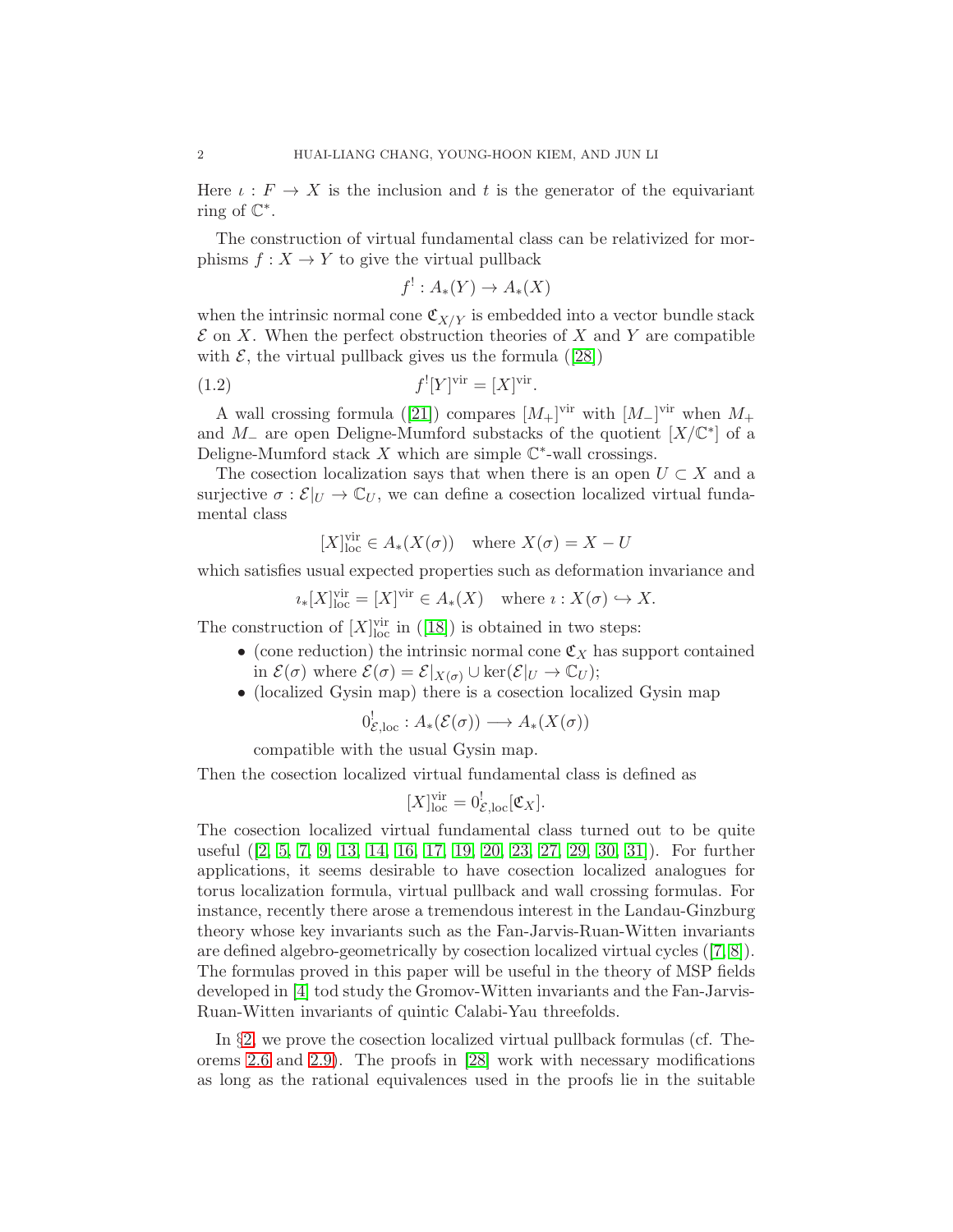substacks for localized Gysin maps. In §[3,](#page-11-0) we prove the torus localization formula for the cosection localized virtual fundamental classes (cf. Theorem [3.4\)](#page-13-0). In this new proof, we do not require (1) the existence of an equivariant global embedding of  $X$  into a smooth Deligne-Mumford stack and  $(2)$  the existence of a global resolution of the perfect obstruction theory as in [\[15\]](#page-17-1). The technical condition (1) is completely gone while (2) is significantly weakened to  $(2')$  the existence of a global resolution of the virtual normal bundle  $N^{\text{vir}}$ only on the fixed locus  $F$ . Finally, in §[4,](#page-15-0) we prove a wall crossing formula for cosection localized virtual fundamental classes. We remark that in [\[20\]](#page-17-11), a degeneration formula for cosection localized virtual fundamental class was proved and it was effectively used to prove Maulik-Pandharipande's formulas for Gromov-Witten invariants of spin surfaces.

All schemes or Deligne-Mumford stacks in this paper are defined over the complex number field C.

#### <span id="page-2-0"></span>2. Virtual pullback for cosection localized virtual cycles

In this section, we show that Manolache's virtual pullback formula([\[28\]](#page-17-3)) holds for cosection localized virtual cycles (cf. Theorems [2.6](#page-6-0) and [2.9\)](#page-9-0).

<span id="page-2-2"></span>2.1. Virtual pullback of cosection localized virtual cycle. Let  $f$ :  $X \to Y$  be a morphism of Deligne-Mumford stacks. Let  $\phi_X : E_X \to \mathbb{L}_X$ and  $\phi_Y : E_Y \to \mathbb{L}_Y$  be (relative) perfect obstruction theories that fit into a commutative diagram of distinguished triangles

<span id="page-2-1"></span>(2.1) 
$$
f^* E_Y \xrightarrow{\varphi} E_X \longrightarrow E_{X/Y} \longrightarrow
$$

$$
f^* \phi_Y \downarrow \qquad \phi_X \downarrow \qquad \qquad \downarrow \phi_{X/Y}
$$

$$
f^* \mathbb{L}_Y \longrightarrow \mathbb{L}_X \longrightarrow \mathbb{L}_{X/Y} \longrightarrow
$$

**Definition 2.1.** We say  $f : X \to Y$  is virtually smooth if  $E_{X/Y}$  is perfect of amplitude  $[-1, 0]$ .

By [\[28,](#page-17-3) §3.2], if f is virtually smooth, then  $\phi_{X/Y}$  is a perfect obstruction theory. In the remainder of this section, we assume  $f: X \to Y$  is virtually smooth. By [\[1\]](#page-16-0), the perfect obstruction theory  $\phi_{X/Y} : E_{X/Y} \to \mathbb{L}_{X/Y}$  gives us an embedding of the intrinsic normal sheaf into the vector bundle stack

$$
h^1/h^0(\mathbb{L}^\vee_{X/Y}) \hookrightarrow h^1/h^0(E^\vee_{X/Y}) =: \mathcal{E}_{X/Y}.
$$

Moreover the intrinsic normal cone of the morphism  $f$  is naturally embedded into the intrinsic normal sheaf

$$
\mathfrak{C}_{X/Y} \hookrightarrow \mathcal{E}_{X/Y}.
$$

Let  $Ob_X = h^1(E_X^{\vee})$  and  $Ob_Y = h^1(E_Y^{\vee})$  be the obstruction sheaves and let  $\sigma_Y : Ob_Y \to \mathcal{O}_Y$  be a cosection. The morphism  $f^*E_Y \to E_X$  induces a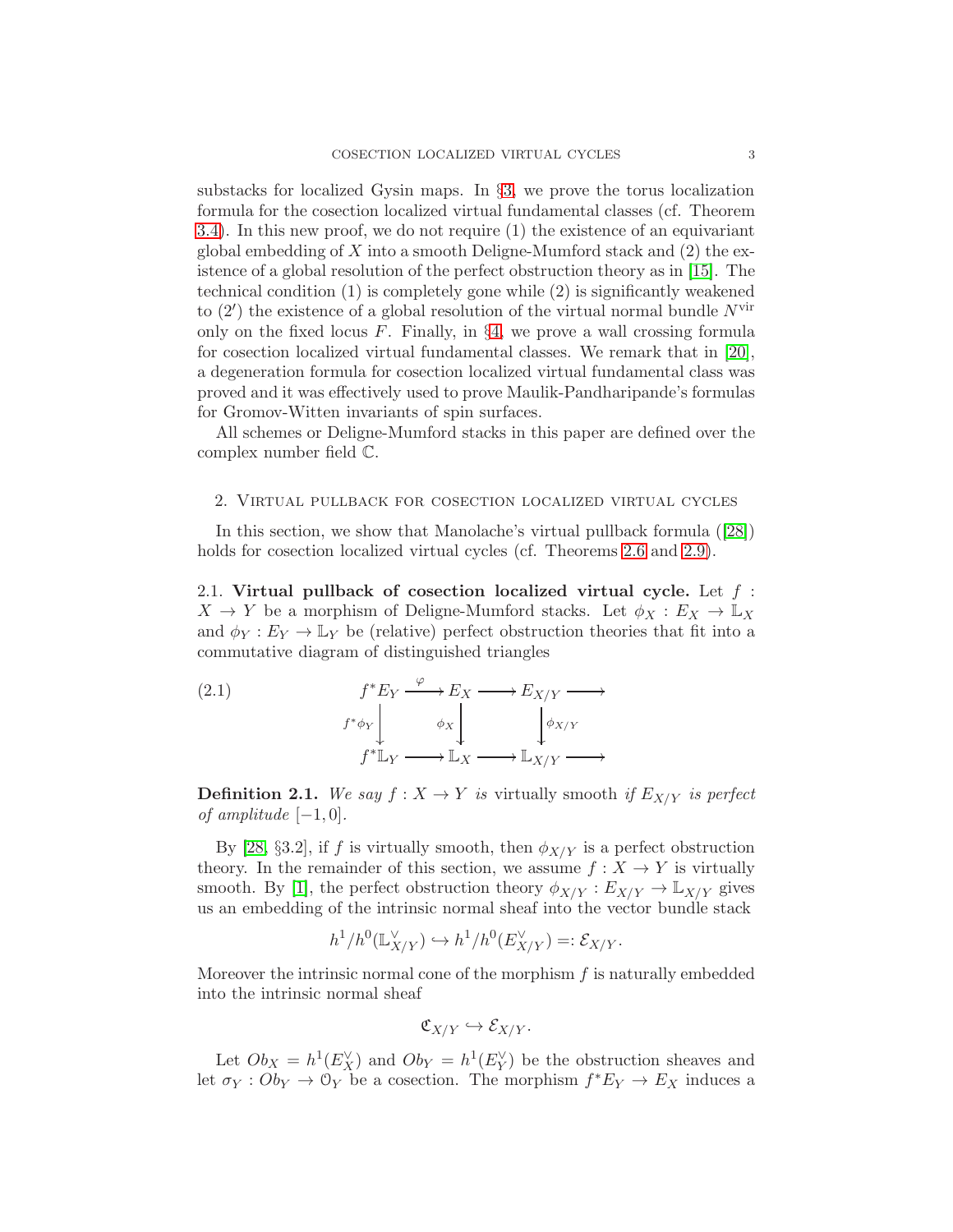morphism  $Ob_X = h^1(E_X^{\vee}) \to h^1(f^*E_Y^{\vee}) = f^*h^1(E_Y^{\vee}) = f^*Ob_Y$ . Hence  $\sigma_Y$ induces a cosection

 $\sigma_X : Ob_X \longrightarrow f^*Ob_Y \longrightarrow f^* \mathbb{O}_Y = \mathbb{O}_X$ 

of  $Ob_X$ . We call  $\sigma_X$  the cosection induced from  $\sigma_Y$ .

**Definition 2.2.** We denote by  $X(\sigma) = \sigma_X^{-1}$  $\overline{X}^1(0)$  and  $Y(\sigma) = \sigma_Y^{-1}$  $Y^{1}(0)$  the vanishing loci of the cosections  $\sigma_X$  and  $\sigma_Y$  respectively.

Here  $\sigma_X^{-1}$  $X<sup>-1</sup>(0)$  is the subvariety defined by the image (ideal) of  $\sigma_X$ .

<span id="page-3-0"></span>**Lemma 2.3.** If f is virtually smooth,  $X(\sigma) = f^{-1}(Y(\sigma)) = Y(\sigma) \times_Y X$ .

*Proof.* From the distinguished triangle  $E_{X/Y}^{\vee} \to E_X^{\vee} \to f^* E_Y^{\vee} \xrightarrow{+1}$ , we obtain an exact sequence

$$
\cdots \longrightarrow Ob_X \longrightarrow f^*Ob_Y \longrightarrow h^2(E_{X/Y}^{\vee}) = 0
$$

where the identity holds because  $E_{X/Y}$  is perfect of amplitude  $[-1, 0]$ . Since  $Ob_X \to f^*Ob_Y$  is surjective,

$$
\sigma_X:Ob_X \twoheadrightarrow f^*Ob_Y \stackrel{f^*\sigma_Y}{\longrightarrow} 0_X
$$

is zero if and only if  $f^*\sigma_Y$  is zero. This proves the lemma.

By Lemma [2.3,](#page-3-0) we have a Cartesian square

(2.2) 
$$
X(\sigma) \xrightarrow{f_{\sigma}} Y(\sigma)
$$

$$
i' \downarrow \qquad i' \downarrow \qquad i' \downarrow
$$

$$
X \xrightarrow{f} Y
$$

where the vertical arrows are inclusion maps.

We recall Manolache's virtual pullback.

<span id="page-3-1"></span>Definition 2.4. [\[28\]](#page-17-3) Suppose we have an embedding of the intrinsic normal cone  $\mathfrak{C}_{X/Y}$  of  $f: X \to Y$  into a vector bundle stack  $\mathcal{E}_{X/Y}$ . Consider a fiber product diagram

$$
X' \xrightarrow{f'} Y'
$$
  
\n
$$
p \downarrow q
$$
  
\n
$$
X \xrightarrow{f} Y.
$$

Then the virtual pullback is defined as the composite

 $f': A_*(Y') \to A_*(\mathfrak{C}_{X'/Y'}) \to A_*(\mathfrak{C}_{X/Y} \times_X X') \to A_*(p^*\mathcal{E}_{X/Y}) \to A_{*+d}(X'),$ where the first arrow is  $[B] \mapsto [\mathfrak{C}_{B \times_{V'} X'/B}]$ ; the second arrow is via the inclusion  $\mathfrak{C}_{X'/Y'} \to \mathfrak{C}_{X/Y} \times_X X'$ ; the last arrow is the Gysin map  $0^!_{\mathcal{E}_{X/Y}}$ :  $A_*(p^*\mathcal{E}_{X/Y}) \to A_{*+d}(X')$  for the vector bundle stack  $\mathcal{E}_{X/Y}$ . Here d is the rank of  $E_{X/Y}$ .

$$
\Box
$$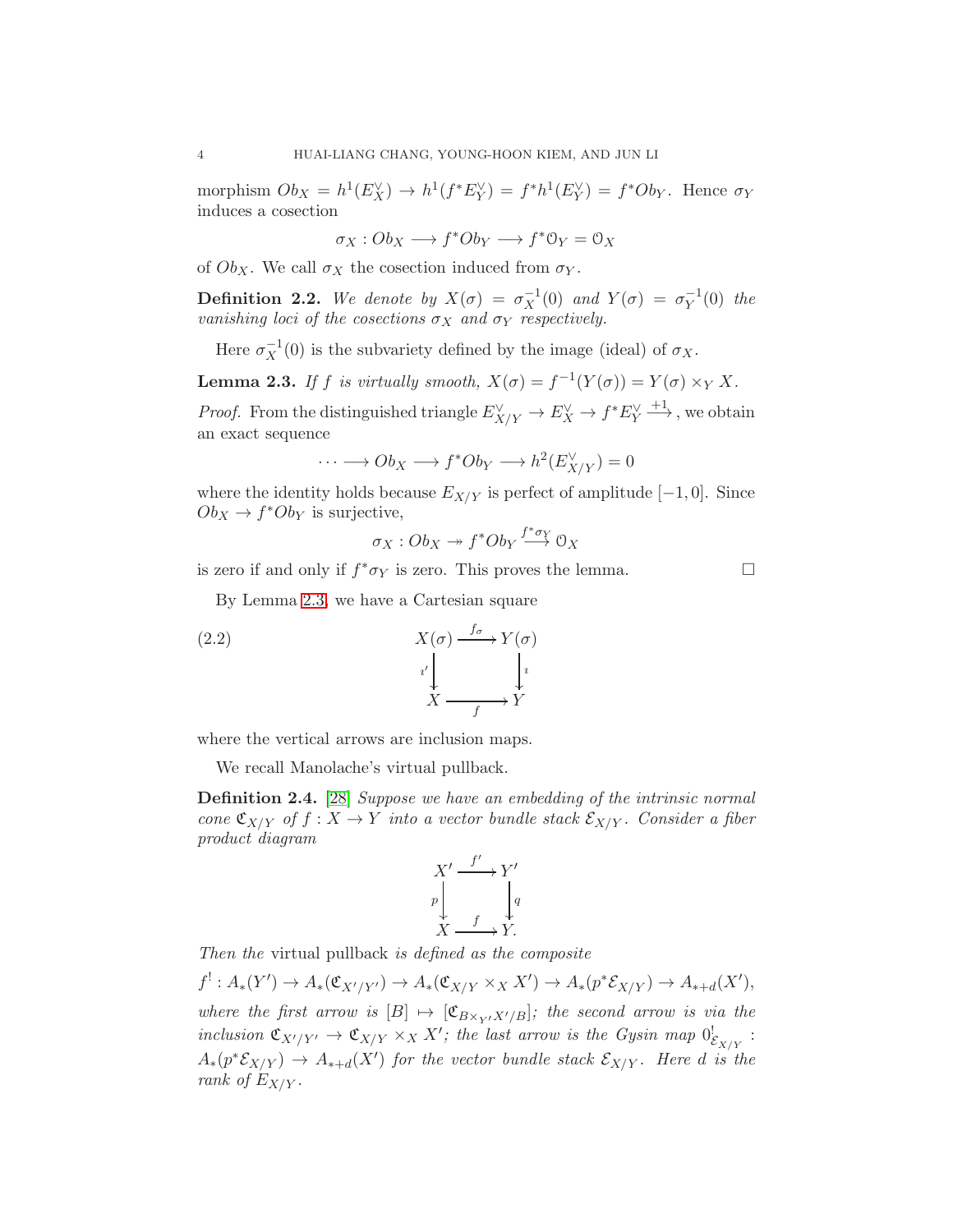If X is not connected, we consider each connected component separately. Letting  $X' = X$  and  $Y' = Y$ , we get  $f' : A_*(Y) \to A_{*+d}(X)$ . Letting  $X' = X(\sigma)$  and  $Y' = Y(\sigma)$ , we obtain  $f_{\sigma}^{\dagger} : A_*(Y(\sigma)) \to A_*(X(\sigma))$ . By [\[28,](#page-17-3) Theorem 2 (i)], these fit into a commutative diagram

(2.3)  
\n
$$
A_*(Y(\sigma)) \xrightarrow{f_{\sigma}^!} A_{*+d}(X(\sigma))
$$
\n
$$
A_*(Y) \xrightarrow{f_i^!} A_{*+d}(X)
$$

For the virtual pullback formula, we need the following analogue of [\[28,](#page-17-3) Lemma 4.7].

<span id="page-4-0"></span>**Lemma 2.5.** Let  $f: X \to Y$  be a morphism of Deligne-Mumford stacks and N be a vector bundle stack on X such that  $\mathfrak{C}_{X/Y} \subset \mathcal{N}$ . Let  $\mathcal{E}$  be a vector bundle stack on Y with the zero section  $0_{\mathcal{E}} : Y \to \mathcal{E}$ . Let  $U \subset Y$  be open and  $\sigma : \mathcal{E}|_U \to \mathbb{C}_U$  be a surjective map of vector bundle stacks. Let  $Y(\sigma) = Y - U; X(\sigma) = X \times_Y Y(\sigma)$  and  $f_{\sigma} : X(\sigma) \to Y(\sigma)$  the induced morphism. Let  $\mathcal{E}(\sigma) = \mathcal{E}|_{Y(\sigma)} \cup \text{ker}(\sigma)$ . Then  $(\mathfrak{C}_{X/\mathcal{E}})_{\text{red}} \subset f^* \mathcal{E} \oplus \mathcal{N}$  where  $\mathfrak{C}_{X/\mathcal{E}}$  denotes the normal cone of the morphism  $0_{\mathcal{E}} \circ f : X \to Y \to \mathcal{E}$ . Moreover for each irreducible  $B \subset \mathcal{E}(\sigma)$ ,

$$
f_{\sigma}^! 0^!_{\mathcal{E},loc}[B] = 0^!_{f^* \mathcal{E} \oplus \mathcal{N},loc}[\mathfrak{C}_{X \times_{\mathcal{E}} B/B}] \quad in \ A_*(X(\sigma))
$$

where  $0_{\mathcal{E},\text{loc}}^!$  and  $0_{f^*\mathcal{E}\oplus \mathcal{N},\text{loc}}^!$  denote the localized Gysin maps with respect to the cosections  $\sigma : \mathcal{E}|_U \to \mathbb{C}_U$  and  $(f^*\sigma, 0) : f^*\mathcal{E} \oplus \mathcal{N}|_{f^{-1}(U)} \to \mathbb{C}_{f^{-1}(U)}$ respectively.

*Proof.* The inclusion  $\mathfrak{C}_{X/\mathcal{E}} \subset f^*\mathcal{E} \oplus \mathcal{N} = f^*\mathcal{E} \times_X \mathcal{N}$  follows from the identity  $\mathfrak{C}_{X/\mathcal{E}} = f^* \mathcal{E} \times_X \mathfrak{C}_{X/Y}$  proved in [\[28,](#page-17-3) Example 2.37]. We prove the last statement. If  $B \subset \mathcal{E}|_{Y(\sigma)}$ , the localized Gysin maps are the ordinary Gysin maps and hence the lemma follows from [\[28,](#page-17-3) Lemma 4.7]. So we may suppose  $B \nsubseteq \mathcal{E}|_{Y(\sigma)}$ . Further, by shrinking Y if necessary, we can assume that Y is integral and  $B \to Y$  is dominant.

By  $[18, §2]$ , we can choose a projective variety Z, a generic finite and proper morphism  $\rho: Z \to Y$ , a Cartier divisor D on Z such that D is a linear combination of integral Cartier divisors; D fits into the commutative diagram

$$
\begin{array}{ccc}\nZ & \xrightarrow{\rho} & Y \\
\downarrow & & \downarrow \\
D & \xrightarrow{\rho_{\sigma}} & Y(\sigma)\n\end{array}
$$

and  $\rho^* \sigma$  extends to a surjective map  $\tilde{\sigma} : \rho^* \mathcal{E} \to \mathcal{O}_Z(D)$ , where by abuse of notation we think of  $\mathcal{O}_Z(D)$  as the total space of the line bundle  $\mathcal{O}_Z(D)$ .

Let  $\tilde{\mathcal{E}} = \ker(\tilde{\sigma})$ , which is a bundle stack, and choose an integral  $\tilde{B} \subset \tilde{\mathcal{E}}$  such that  $\tilde{\rho}_*[\tilde{B}] = k[B]$  for some  $k > 0$ , where  $\tilde{\rho} : \tilde{\mathcal{E}} \to \mathcal{E}(\sigma)$  is the composition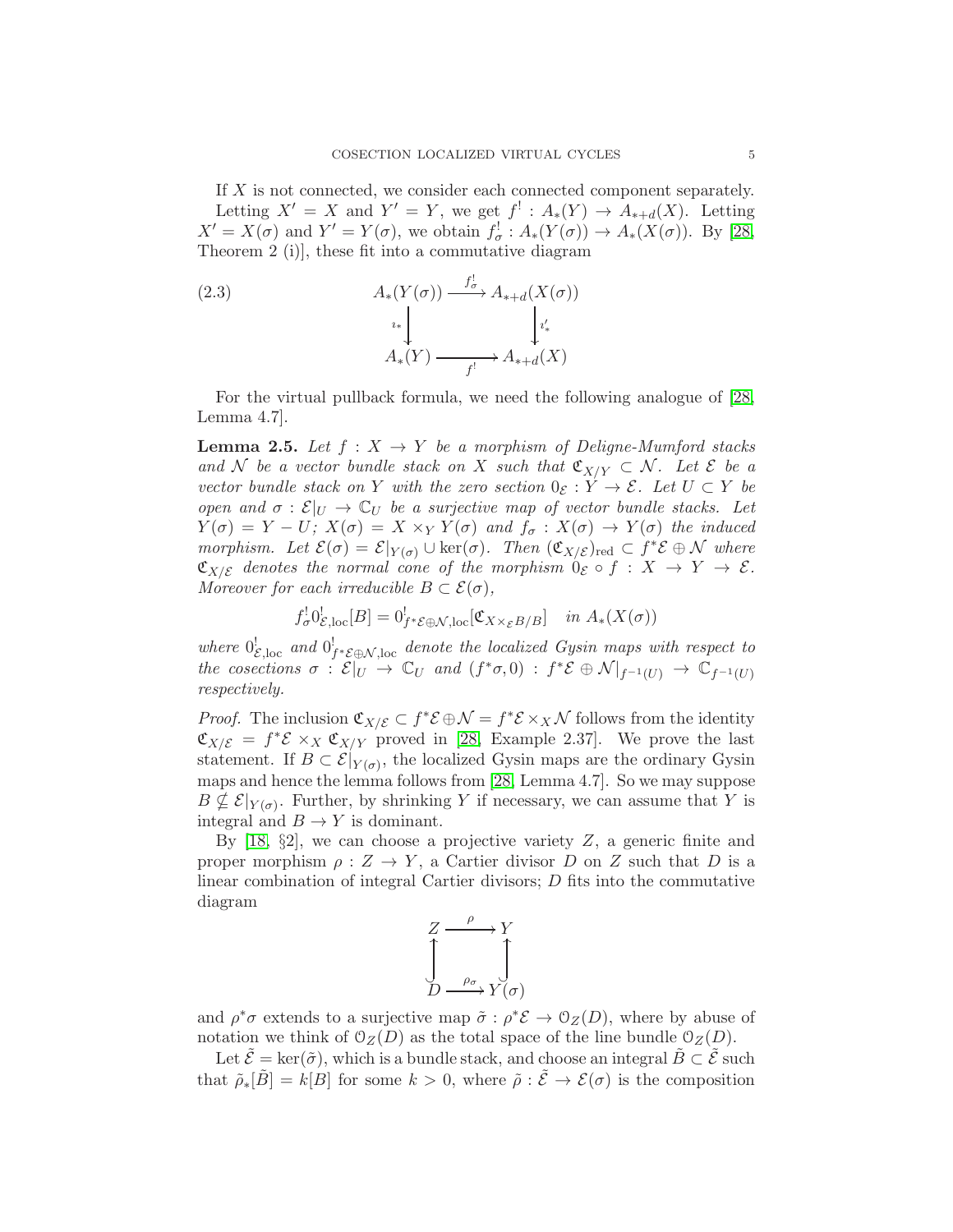$\tilde{\mathcal{E}} \subset \rho^* \mathcal{E} \to \mathcal{E}$  of the inclusion with the first projection  $\rho^* \mathcal{E} = \mathcal{E} \times_Y Z$ . Then by the definition in [\[18,](#page-17-4) §2],

$$
0_{\mathcal{E},\text{loc}}^! [B] = \frac{1}{k} \rho_{\sigma*} (0_{\tilde{\mathcal{E}}}^! [\tilde{B}] \cdot D),
$$

where  $\cdot D$  denotes the refined intersection for the inclusion  $D \subset Z$  defined in [\[12,](#page-17-17) Chapter 6].

We further simplify the situation as follows. Because  $\tilde{\mathcal{E}}$  is a bundle stack, there are integral  $Z_i \subset Z$  and rational  $c_i$  so that  $[\tilde{B}] = \sum c_i [\tilde{\mathcal{E}}|_{Z_i}] \in A_* \tilde{\mathcal{E}}$ . Because rational equivalence in  $\tilde{\mathcal{E}}$  induces a rational equivalence in  $\mathcal{E}(\sigma)$ , to prove the theorem, we only need to consider the case where  $\tilde{B} = \tilde{\mathcal{E}}$ . Thus the above identity becomes  $0_{\mathcal{E},\text{loc}}^! [B] = \frac{1}{k} \rho_{\sigma*}[D].$ 

Consider the Cartesian diagrams

$$
D \xrightarrow{\rho_{\sigma}} Y(\sigma) \xrightarrow{\subset} Y
$$
  

$$
f'_{\sigma}
$$
  

$$
D' \xrightarrow{\rho'_{\sigma}} X(\sigma) \xrightarrow{\subset} X.
$$

Since virtual pullbacks commute with pushforwards (cf. [\[28,](#page-17-3) Theorem 4.1  $(i)|$ , we have

$$
f_{\sigma}^! 0_{\mathcal{E},\text{loc}}^! [B] = \frac{1}{k} f_{\sigma}^! \rho_{\sigma *} [D] = \frac{1}{k} \rho_{\sigma *}^{\prime} f_{\sigma}^{\prime \,!} [D] = \frac{1}{k} \rho_{\sigma *}^{\prime} 0_{\mathcal{N}|_{D'}}^! [\mathfrak{C}_{D'/D}].
$$

Consider the commutative diagram

$$
Z' \xrightarrow{f'} Z \xrightarrow{0} \tilde{\mathcal{E}} \longrightarrow \tilde{B}
$$
  
\n
$$
\downarrow^{\rho'} \qquad \downarrow^{\rho} \qquad \downarrow^{\tilde{\rho}} \qquad \downarrow^{\tilde{\rho}}
$$
  
\n
$$
X \xrightarrow{f} Y \xrightarrow{0} \mathcal{E}(\sigma) \longleftarrow B
$$

where  $Z' := X \times_Y Z$ . Let

$$
\tilde{\rho}^f : f'^* \tilde{\mathcal{E}} \to f^* \mathcal{E}(\sigma)
$$

denote the pullback of  $\tilde{\rho}$ . Since  $\tilde{\rho}_*[\tilde{\mathcal{E}}] = k[B]$ , we have

$$
\tilde{\rho}^f_*[\mathfrak{C}_{X \times_{\mathcal{E}} \tilde{\mathcal{E}}/\tilde{\mathcal{E}}}] = k[\mathfrak{C}_{X \times_{\mathcal{E}} B/B}].
$$

By the definition of the localized Gysin map  $[18, §2]$ , we have

$$
0^!_{f^*\mathcal{E}\oplus\mathcal{N},\text{loc}}[\mathfrak{C}_{X\times_{\mathcal{E}}B/B}]=\frac{1}{k}\rho'_{\sigma*}\left(0^!_{f'^*\tilde{\mathcal{E}}\oplus\rho'^*\mathcal{N}}[\mathfrak{C}_{X\times_{\mathcal{E}}\tilde{\mathcal{E}}/\tilde{\mathcal{E}}}]\cdot D'\right).
$$

Here by  $\cdot D'$  we mean the intersection with  $D \subset Z$  via the Cartesian square

$$
D' \longrightarrow Z'
$$
  

$$
\downarrow \qquad \qquad \downarrow f'
$$
  

$$
D \longrightarrow Z
$$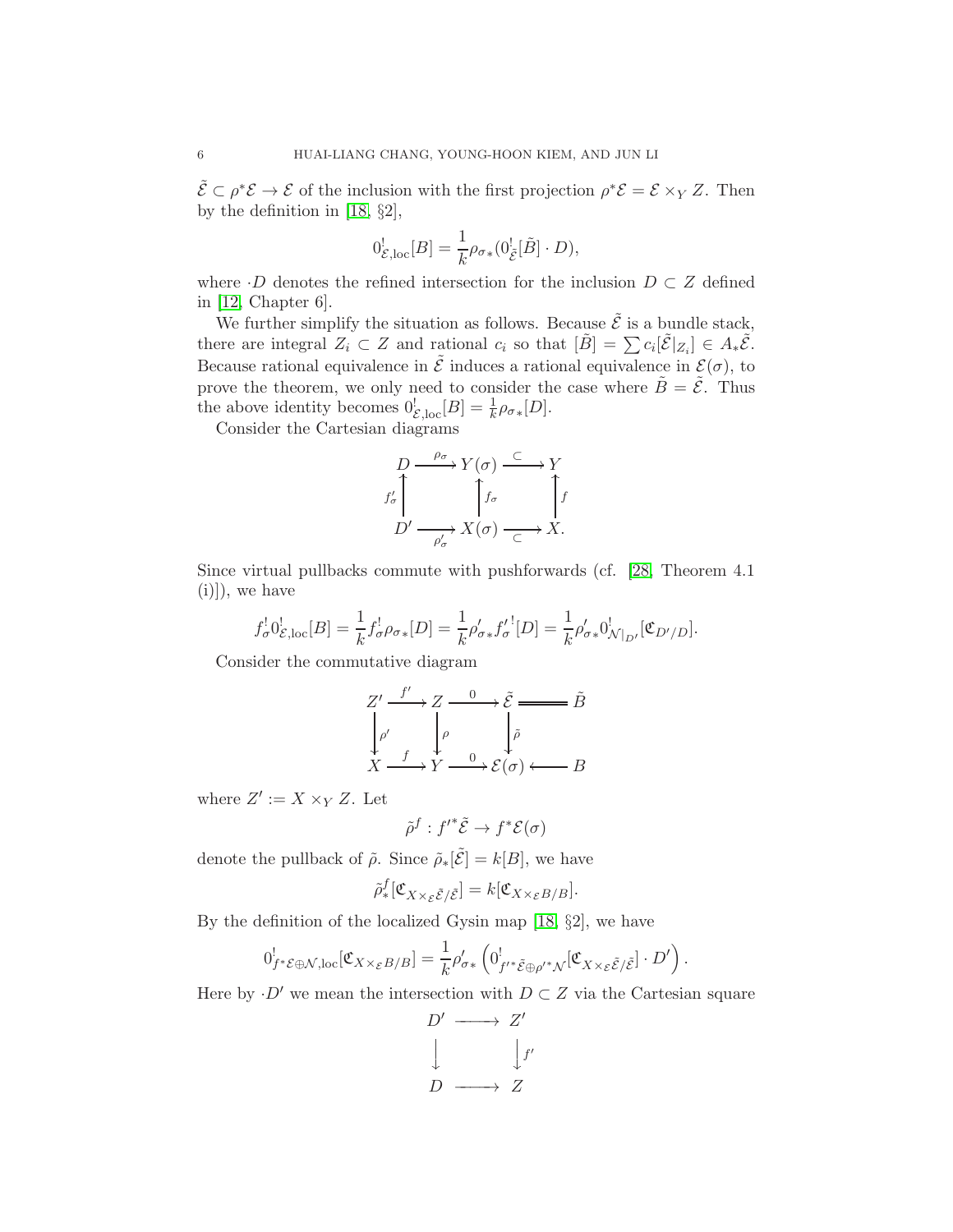Since  $X \times_{\mathcal{E}} \tilde{\mathcal{E}} = Z'$ , by [\[28,](#page-17-3) Example 2.37]

$$
\mathfrak{C}_{X\times_{\mathcal{E}}\tilde{\mathcal{E}}/\tilde{\mathcal{E}}}=\mathfrak{C}_{Z'/\tilde{\mathcal{E}}}=\mathfrak{C}_{Z'/Z}\times_{Z'} {f'}^*\tilde{\mathcal{E}}.
$$

We thus have

$$
0^!_{f^*\mathcal{E}\oplus\mathcal{N},\text{loc}}[\mathfrak{C}_{X\times_{\mathcal{E}}B/B}]=\frac{1}{k}\rho'_{\sigma*}\big(0^!_{\mathcal{N}}[\mathfrak{C}_{Z'/Z}]\cdot D'\big)=\frac{1}{k}\rho'_{\sigma*}0^!_{\mathcal{N}|_{D'}}\big([\mathfrak{C}_{Z'/Z}]\cdot D'\big)
$$

by the commutativity of Gysin maps.

Let  $L = \mathcal{O}_Z(D)$  and let  $L' = f'^*L$ . We now prove that

$$
[\mathfrak{C}_{D'/D}] = [\mathfrak{C}_{Z'/Z}] \cdot D'.
$$

Indeed, by Vistoli's rational equivalence [\[32\]](#page-17-18) and [\[28,](#page-17-3) Example 2.37], and using  $\mathfrak{C}_{D/Z} \cong L|_D$ , we have

$$
[\mathfrak{C}_{Z'/Z}] \cdot D' = 0_{L'}^! [\mathfrak{C}_{D'/\mathfrak{C}_{Z'/Z}}] = 0_{L'}^! [\mathfrak{C}_{D'/Z}] = 0_{L'}^! [\mathfrak{C}_{D'/\mathfrak{C}_{D/Z}}]
$$
  
= 
$$
0_{L'}^! [\mathfrak{C}_{D'/D} \times_{D'} L'|_{D'}] = [\mathfrak{C}_{D'/D}].
$$

Therefore, we have

$$
0^!_{f^*\mathcal{E}\oplus\mathcal{N},\mathrm{loc}}[\mathfrak{C}_{X\times_{\mathcal{E}}B/B}]=\frac{1}{k}\rho'_{\sigma*}0^!_{\mathcal{N}|_{D'}}[\mathfrak{C}_{D'/D}].
$$

This proves the desired equality  $f_{\sigma}^{\dagger} 0_{\mathcal{E},\text{loc}}^{\dagger}[B] = 0_{f^*\mathcal{E}\oplus\mathcal{N},\text{loc}}^{\dagger}[\mathfrak{C}_{X\times_{\mathcal{E}}B/B}].$ 

The following is a cosection localized analogue of [\[28,](#page-17-3) Corollary 4.9].

<span id="page-6-0"></span>**Theorem 2.6.** Let  $f : X \to Y$  be a virtually smooth morphism of Deligne-Mumford stacks, and let  $\sigma: Ob_Y \to \mathcal{O}_Y$  be a cosection. Then

$$
f_{\sigma}^![Y]^{\text{vir}}_{\text{loc}} = [X]^{\text{vir}}_{\text{loc}}.
$$

Proof. The proofs of Theorem 4 (functoriality) and Corollary 4 in [\[28\]](#page-17-3) work with necessary modifications. The reader is invited to go through the proofs in  $[28]$  with the proof of deformation invariance  $[18,$  Theorem 5.2 for cosection localized virtual cycles in mind.

With Lemma [2.5](#page-4-0) at hand, one will find that the only thing to be checked is the inclusion of the support

<span id="page-6-1"></span>(2.4) 
$$
\operatorname{Supp} \mathfrak{C}_{X \times \mathbb{P}^1 / M_Y^0} \subset \ker \left[ h^1 / h^0(c(u)^{\vee}) \longrightarrow q^* \mathfrak{O}_{\mathbb{P}^1}(-1) \right]
$$

where  $M_Y^0$  is the deformation space from the reduced point  $\{pt\}$  to the intrinsic normal cone  $\mathfrak{C}_Y$  and  $c(u)$  is the cone of the morphism

$$
u = (x_0 \cdot \mathrm{id}, x_1 \cdot \varphi) : p^* f^* E_Y \otimes q^* \mathbb{O}_{\mathbb{P}^1}(-1) \longrightarrow p^* f^* E_Y \oplus p^* E_X \quad \text{in} \quad D(X \times \mathbb{P}^1).
$$

Here  $x_0, x_1$  are the homogeneous coordinates of  $\mathbb{P}^1$ ; p, q are projections from  $X \times \mathbb{P}^1$  to X and  $\mathbb{P}^1$  respectively;  $\varphi : f^*E_Y \to E_X$  is the morphism in [\(2.1\)](#page-2-1).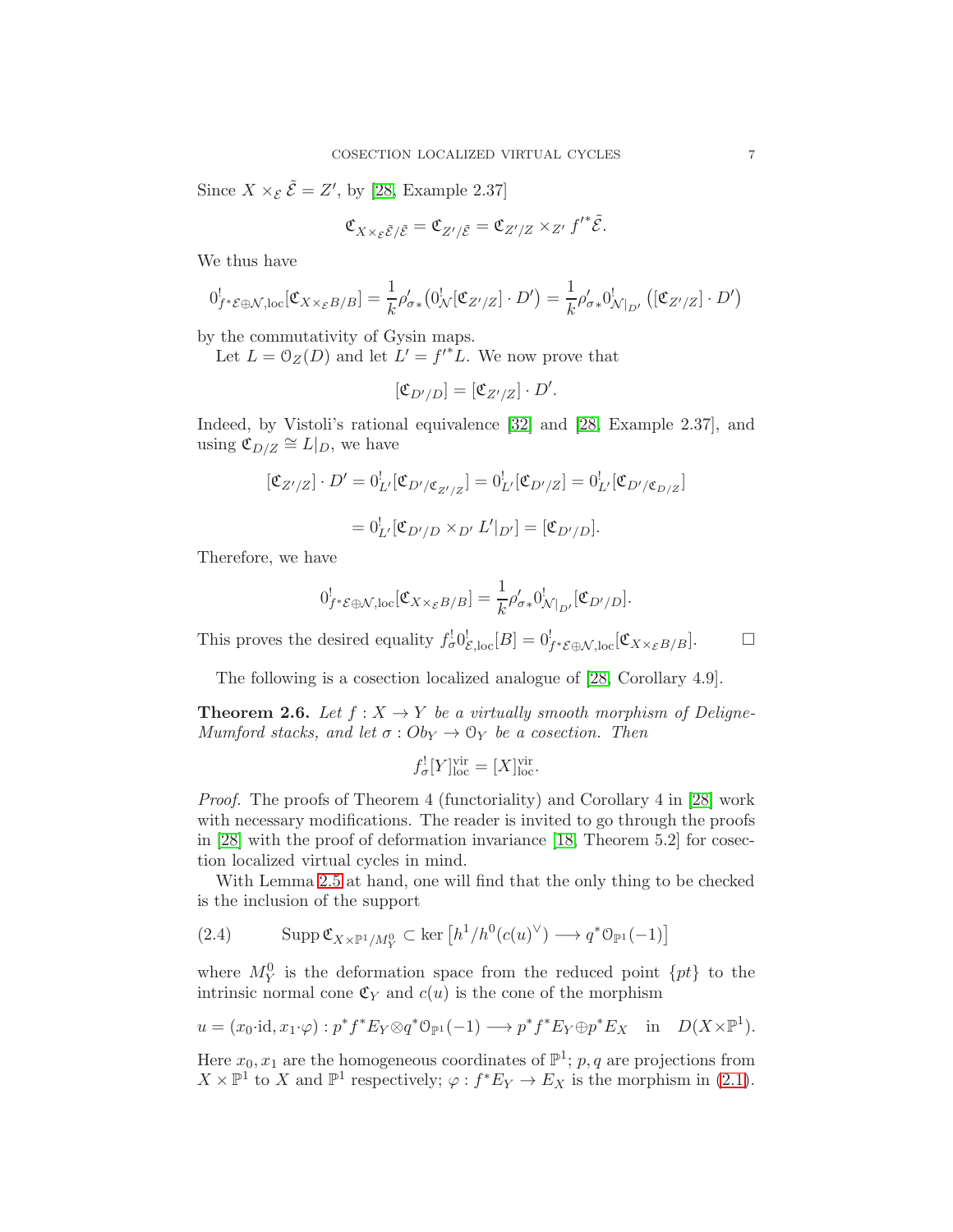The morphism  $h^1/h^0(c(u)^{\vee}) \longrightarrow q^*\mathcal{O}_{\mathbb{P}^1}(-1)$  comes from the commutative diagram

$$
h^1/h^0(c(u)^{\vee}) \longrightarrow p^*f^*h^1/h^0(E_Y^{\vee}) \oplus p^*h^1/h^0(E_X^{\vee}) \longrightarrow p^*f^*h^1/h^0(E_Y^{\vee}) \otimes q^*\mathcal{O}_{\mathbb{P}^1}(1)
$$
\n
$$
\downarrow
$$
\n
$$
q^*\mathcal{O}_{\mathbb{P}^1}(-1) \longrightarrow q^*\mathcal{O}_{\mathbb{P}^1} \oplus q^*\mathcal{O}_{\mathbb{P}^1}
$$

where the middle and right vertical arrows come from the cosection  $\sigma$ .

By the double deformation space construction,

 $\mathfrak{C}_{X \times \mathbb{P}^1 / M_Y^0} \times_{\mathbb{P}^1} (\mathbb{P}^1 - \{(0:1)\}) = \mathfrak{C}_X \times (\mathbb{P}^1 - \{(0:1)\}).$ 

By the cone reduction([\[18,](#page-17-4) §4]), we have the inclusion of the support

$$
\operatorname{Supp} \mathfrak{C}_X \subset \ker \left[ h^1/h^0(E_X^{\vee}) \to \mathfrak{O}_X \right].
$$

Hence [\(2.4\)](#page-6-1) holds over  $\mathbb{P}^1 - \{(0:1)\}.$ 

Let  $D = \mathfrak{C}_{X \times \mathbb{P}^1 / M_Y^0} \times_{\mathbb{P}^1} (\mathbb{P}^1 - \{(1:0)\})$  be open in  $\mathfrak{C}_{X \times \mathbb{P}^1 / M_Y^0}$  containing the fiber over  $(0:1)$ . By diagram chase,

$$
h^1/h^0(c(u)^{\vee})|_{\{(0:1)\}} \cong f^*h^1/h^0(E_Y^{\vee}) \times_X h^1/h^0(E_{X/Y}^{\vee})
$$

and the homomorphism in  $(2.4)$  over the point  $(0:1)$  is

<span id="page-7-0"></span>
$$
(f^*\sigma, 0) : f^*h^1/h^0(E_Y^{\vee}) \times_X h^1/h^0(E_{X/Y}^{\vee}) \longrightarrow \mathcal{O}_X.
$$

Therefore the theorem follows if we show that irreducible components A of D lying over  $X \times \{(0:1)\}\)$  have support contained in

(2.5) 
$$
\ker \left( f^* h^1 / h^0(E_Y^{\vee}) \xrightarrow{f^*\sigma} 0_X \right) \times_X h^1 / h^0(E_{X/Y}^{\vee}).
$$

Let A be an irreducible component of D lying over  $X \times \{(0:1)\}\)$  and let  $a$  be a general closed point in  $A$ . We claim that  $a$  is contained in  $(2.5)$ . Since the problem is local, we may assume  $X, Y$  are affine, equipped with embeddings  $X \subset V$ ,  $Y \subset W$  into smooth affine varieties that fit into a commutative diagram

$$
\begin{array}{ccc}\nX^{\zeta} & \longrightarrow V & \xrightarrow{\gamma \circ g, \eta} \mathbb{A}^m \times \mathbb{A}^n \\
f & g & \downarrow pr_1 \\
Y^{\zeta} & \longrightarrow W & \xrightarrow{\gamma} \mathbb{A}^m\n\end{array}
$$

such that the morphism  $g: V \to W$  is a smooth,  $X = \text{zero}(\gamma \circ g, \eta)$ ,  $Y = \text{zero}(\gamma)$  and

$$
E_Y = [\mathcal{O}_Y^{\oplus m} \xrightarrow{d\gamma} \Omega_W|_Y], \quad E_{X/Y} = [\mathcal{O}_X^{\oplus n} \xrightarrow{d\eta} \Omega_{V/W}|_X].
$$

Since we have nothing to prove when  $\sigma = 0$  at general points of the irreducible component A, we may assume that  $\sigma$  is surjective.

To prove the claim, we recall the double deformation space construction for D (cf. [\[22\]](#page-17-19)): Let  $\Gamma$  be the graph of the morphism

$$
V \times (\mathbb{A}_t^1 - \{0\}) \times (\mathbb{A}_s^1 - \{0\}) \longrightarrow \mathbb{A}^m \times \mathbb{A}^n, \quad (v, t, s) \mapsto ((ts)^{-1} \gamma \circ g(v), t^{-1} \eta(v))
$$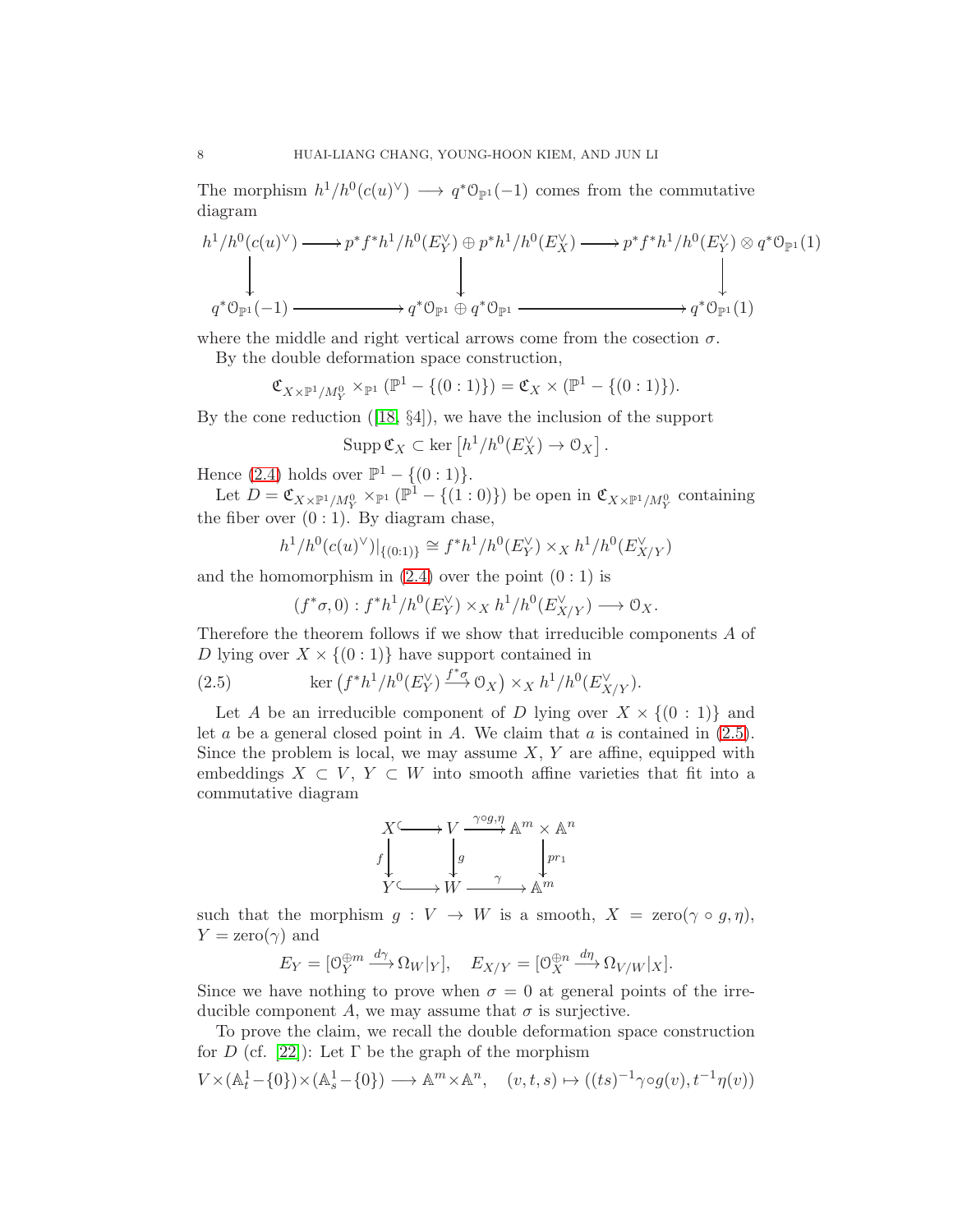and let  $\bar{\Gamma}$  be the closure of  $\Gamma$  in  $V \times \mathbb{A}^1_t \times \mathbb{A}^1_s \times \mathbb{A}^m \times \mathbb{A}^n$ . Here  $\mathbb{A}^1_t$  and  $\mathbb{A}^1_s$ denote the affine line with local coordinates  $t$  and  $s$  respectively. Then we have

$$
\bar{\Gamma}\times_{\mathbb{A}^1_t} \{0\}/(pr_V^* T_V|_{\bar{\Gamma}\times_{\mathbb{A}^1_t} \{0\}})=D.
$$

Now we can prove the claim. Since  $D \subset (\bar{\Gamma} - \Gamma)/(pr_V^* T_V|_{\bar{\Gamma} - \Gamma})$ , we may choose a smooth pointed curve  $(\Delta, 0)$  with local coordinate  $\delta$  and a morphism  $\rho : \Delta \to \overline{\Gamma}$  such that  $\rho(\Delta - \{0\}) \subset \Gamma$  and  $\rho(0)$  represents  $a \in A$ . Let  $t_{\Delta} : \Delta \longrightarrow \overline{\Gamma} \longrightarrow^{\text{pr}_t} \mathbb{A}^1_t$  and  $s_{\Delta} : \Delta \longrightarrow^{\text{pr}_s} \overline{\Gamma} \longrightarrow^{\text{pr}_s} \mathbb{A}^1_s$  denote the compositions of  $\rho$ and the projections to  $\mathbb{A}_t^1$  and  $\mathbb{A}_s^1$  respectively. Let  $\rho_V : \Delta \to V$  denote the composition of  $\rho$  with the projection  $pr_V : \overline{\Gamma} \to V$  and let  $v_0 = \rho_V(0) \in X$ . Then  $\rho(0) = (v_0, 0, 0, v_1, v_2),$ 

$$
(2.6) \t v_1 = \lim_{\delta \to 0} (t_{\Delta} s_{\Delta})^{-1} \cdot \gamma \circ g \circ \rho_V \in \mathbb{A}^m, \t v_2 = \lim_{\delta \to 0} t_{\Delta}^{-1} \cdot \eta \circ \rho_V \in \mathbb{A}^n.
$$

Since  $\mathcal{O}_Y^{\oplus m} \to \mathcal{O}_{Y} \to \mathcal{O}_{Y}$  is surjective, by copying the proofs of Lemma 4.4 and Corollary 4.5 in [\[18\]](#page-17-4), we find that  $v_1$  represents a point in

$$
\ker (f^*h^1/h^0(E_Y^{\vee}) \xrightarrow{f^*\sigma} \mathcal{O}_X)
$$

and  $v_2$  a point in  $h^1/h^0(E_{X/Y}^{\vee})$ . Therefore a lies in [\(2.5\)](#page-7-0). This proves the theorem.  $\Box$ 

2.2. Cosection localized virtual pullback. In §[2.1,](#page-2-2) we considered the virtual pullback of a cosection localized virtual fundamental class when there is a cosection  $\sigma : Ob_Y \to \mathcal{O}_Y$  on Y that induces a cosection  $Ob_X \to$  $f^*Ob_Y \stackrel{\sigma}{\longrightarrow} \mathcal{O}_X$  on X. Actually there is another way to combine virtual pullback with cosection localization. Consider the case when there is a cosection  $\sigma: Ob_X \to \mathcal{O}_X$  that induces a cosection  $\tilde{\sigma}: Ob_{X/Y} \to Ob_X \to \mathcal{O}_X$  of the relative obstruction sheaf. In this subsection, we define the cosection localized virtual pullback

$$
f_{\sigma}^!: A_*(Y) \longrightarrow A_*(X(\tilde{\sigma}))
$$

for a virtually smooth morphism  $f: X \to Y$  where  $X(\tilde{\sigma}) = \tilde{\sigma}^{-1}(0)$  (cf. Definition [2.8\)](#page-9-1) and prove the cosection localized virtual pullback formula (cf. Theorem [2.9\)](#page-9-0).

We let  $f: X \to Y$  be a virtually smooth morphism between Deligne-Mumford stacks as before; we let  $\sigma = \sigma_X : \mathcal{O}_{X} \to \mathcal{O}_X$  be a cosection, and form the (composite)

$$
\tilde{\sigma} = \sigma_{X/Y} : \mathcal{O}b_{X/Y} = h^1(E_{X/Y}^{\vee}) \longrightarrow h^1(E_X^{\vee}) \xrightarrow{\sigma} \mathcal{O}_X.
$$

Let  $X(\sigma) = \sigma^{-1}(0)$  and  $X(\tilde{\sigma}) = \tilde{\sigma}^{-1}(0)$ . Then by definition, we have an inclusion

$$
\jmath: X(\sigma) \hookrightarrow X(\tilde{\sigma}).
$$

We let  $\mathcal{K} = h^1/h^0(E_{X/Y}^{\vee})$ . Then  $\tilde{\sigma}$  induces a morphism  $\mathcal{K} \to \mathcal{O}_X$  which we also denote by  $\tilde{\sigma}$  by abuse of notation. As before, we denote

$$
\mathcal{K}(\tilde{\sigma}) = \ker[\tilde{\sigma} : \mathcal{K} \to \mathcal{O}_X] := \mathcal{K}|_{X(\tilde{\sigma})} \cup \ker[\tilde{\sigma}|_U : \mathcal{K}|_U \to \mathcal{O}_U],
$$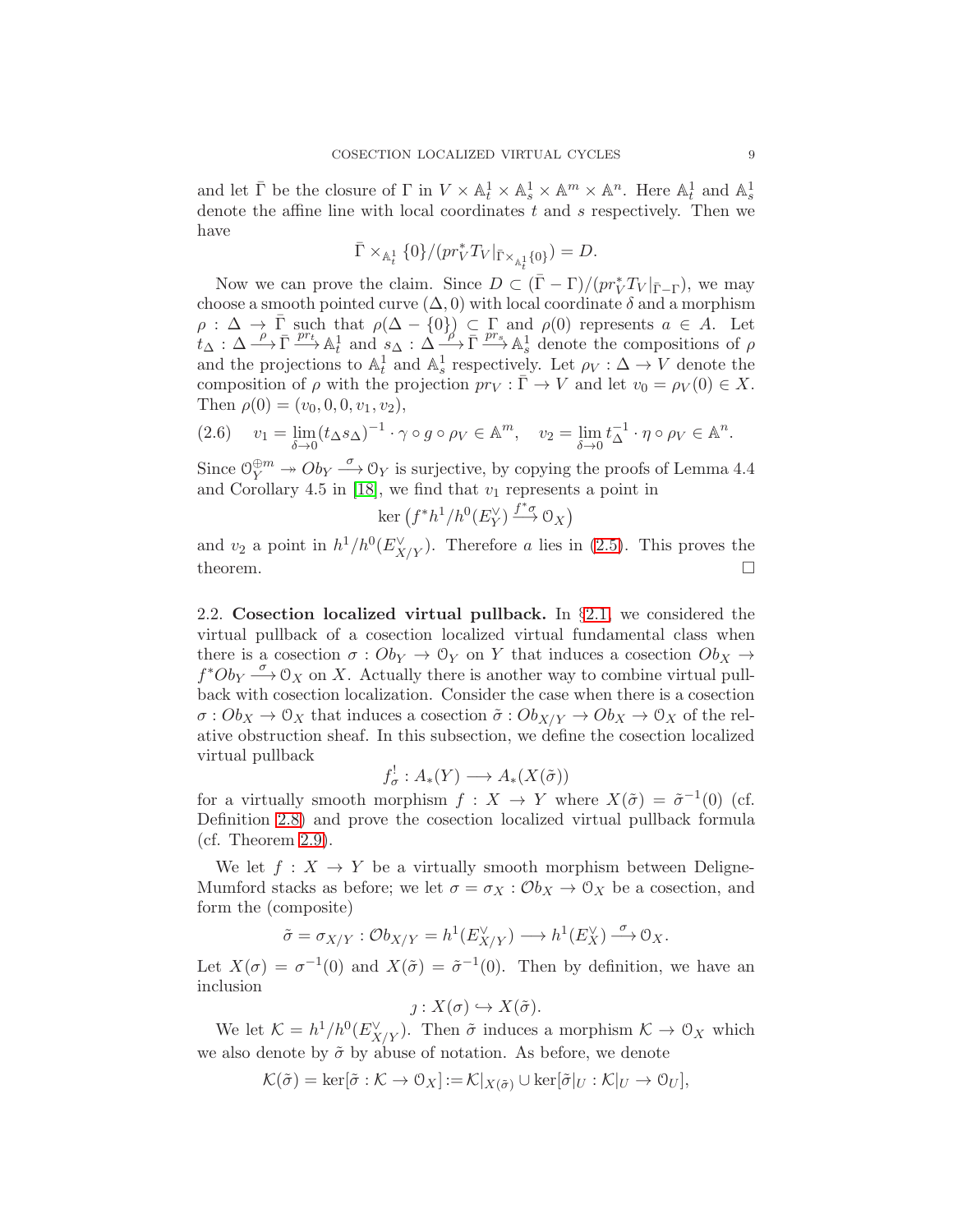where  $U = X - X(\tilde{\sigma})$  is the open where  $\tilde{\sigma}$  is surjective.

<span id="page-9-2"></span>Lemma 2.7. We have

$$
\operatorname{Supp} \mathfrak{C}_{X/Y} \subset \mathcal{K}(\tilde{\sigma}).
$$

*Proof.* We apply the functoriality of the  $h^1/h^0$  construction to [\(2.1\)](#page-2-1) to obtain the commutative diagram

$$
\begin{array}{ccccccccc}\n\mathfrak{C}_{X/Y} & \xrightarrow{\subset} & h^1/h^0(\mathbb{L}_{X/Y}^{\vee}) & \xrightarrow{\subset} & h^1/h^0(E_{X/Y}^{\vee}) = \mathcal{K} & \xrightarrow{\tilde{\sigma}} & \mathfrak{O}_X \\
& & & & & & & \\
\mathfrak{C}_X & \xrightarrow{\subset} & & & & & h^1/h^0(\mathbb{L}_X^{\vee}) & \xrightarrow{\subset} & & & & h^1/h^0(E_X^{\vee}) =: \mathcal{E} & \xrightarrow{\sigma} & \mathfrak{O}_X \\
\end{array}
$$

Like before, we have  $\text{Supp}\,\mathfrak{C}_X \subset \text{ker}[h^1/h^0(E_X^{\vee}) \longrightarrow \mathfrak{O}_X] =: \mathcal{E}(\sigma)$ . Since  $\tilde{\sigma}$ is induced from  $\sigma = \sigma_X$ , the lemma follows.

We now define the cosection localized virtual pullback. We let  $Y' \to Y$  be a morphism of stacks where  $Y'$  has stratification by global quotients. Form the Cartesian product

$$
X' \xrightarrow{p} X
$$
  

$$
f' \downarrow \qquad f
$$
  

$$
Y' \xrightarrow{q} Y.
$$

and let  $\hat{\sigma}: p^*\mathcal{K} \to \mathcal{O}_{X'}$  be the pullback of  $\tilde{\sigma}: \mathcal{K} \to \mathcal{O}_X$ . Then the vanishing locus of  $\hat{\sigma}$  is

$$
X'(\tilde{\sigma}) := X(\tilde{\sigma}) \times_X X
$$

and

$$
p^{\ast} \mathcal{K}(\hat{\sigma}) = \ker[\hat{\sigma} : p^{\ast} \mathcal{K} \to \mathcal{O}_{X'}] = \mathcal{K}(\tilde{\sigma}) \times_X X'.
$$

Consider the composite

$$
\iota: (\mathfrak{C}_{X'/Y'})_{\text{red}} \subset (\mathfrak{C}_{X/Y} \times_X X')_{\text{red}} \subset \mathcal{K}(\tilde{\sigma}) \times_X X' = p^* \mathcal{K}(\hat{\sigma}),
$$

where the first inclusion follows from the definition of  $X'$ , and the second inclusion follows from Lemma [2.7.](#page-9-2)

<span id="page-9-1"></span>**Definition 2.8.** The cosection localized virtual pullback is defined by

$$
f_{\sigma}^! : A_*Y' \longrightarrow A_*\mathfrak{C}_{X'/Y'} \longrightarrow^{\iota_*} A_*(p^*\mathcal{K}(\hat{\sigma})) \longrightarrow^{\mathfrak{G}_{p^*\mathcal{K},\mathrm{loc}}^{\mathfrak{g}}} A_*(X'(\tilde{\sigma})),
$$

where  $\epsilon$  is defined on the level of cycles by  $\epsilon(\sum n_i[V_i]) = \sum n_i[\mathfrak{C}_{V_i \times_{Y'} X'/V_i}].$ 

Note that the way that [\[28,](#page-17-3) Theorem 2.31] was applied to [\[28,](#page-17-3) Construction 3.6] can also be applied here to conclude that  $\epsilon$  descends to maps between Chow groups.

We have the following virtual pullback formula.

<span id="page-9-0"></span>**Theorem 2.9.** Let  $f : X \to Y$  be a virtually smooth morphism,  $\sigma : \mathcal{O}b_X \to$  $\mathfrak{O}_X$  be a cosection and  $\tilde{\sigma}: \mathcal{O}_{X/Y} \to \mathcal{O}_{X} \xrightarrow{\sigma} \mathcal{O}_X$  be the induced cosection. Let  $j: X(\sigma) \to X(\tilde{\sigma})$  be the inclusion of zero loci of  $\sigma$  and  $\tilde{\sigma}$ . Then we have

$$
f_{\sigma}^![Y]^{\text{vir}} = \jmath_*[X]^{\text{vir}}_{\text{loc}} \in A_*(X(\tilde{\sigma})).
$$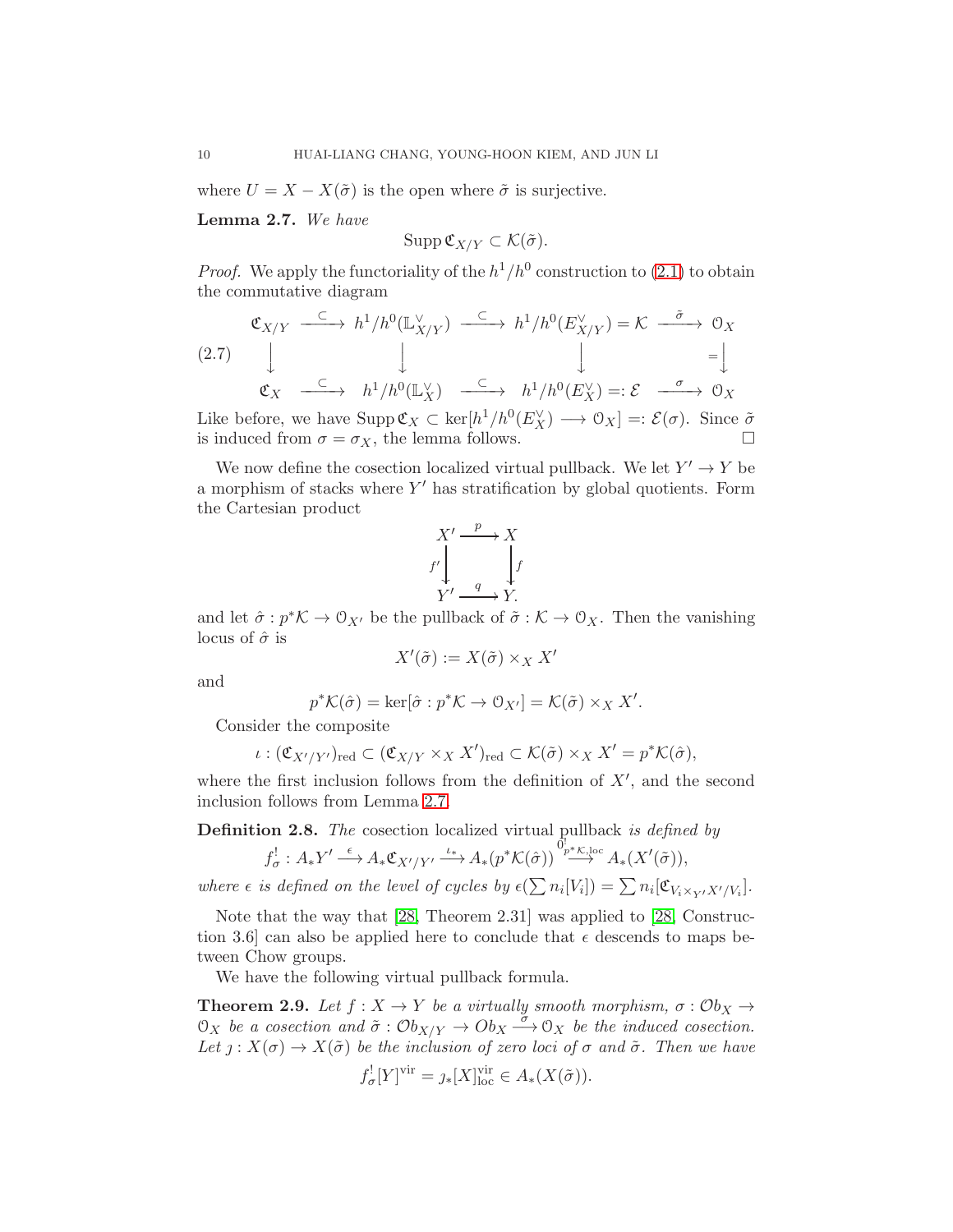The proof is completely parallel to that of Theorem [2.6,](#page-6-0) so we only provide a sketch. We need the following analogue of Lemma [2.5.](#page-4-0)

<span id="page-10-0"></span>**Lemma 2.10.** Let  $f: X \rightarrow Y$  be a morphism of Deliane-Mumford stacks and K be a vector bundle stack on X such that  $\mathfrak{C}_{X/Y} \subset \mathcal{K}$ . Let F be a vector bundle stack on Y with the zero section  $0_{\mathcal{F}} : Y \to \mathcal{F}$ . Let  $U \subset X$  be open and  $\tilde{\sigma} : \mathcal{K}|_U \to \mathbb{C}_U$  be a surjective map of vector bundle stacks. Let  $X(\tilde{\sigma}) = X - U$ . Then for each irreducible  $B \subset \mathcal{F}$ ,

$$
f_{\sigma}^! 0_{\mathcal{F}}^! [B] = 0_{f^* \mathcal{F} \oplus \mathcal{K}, \text{loc}}^! [\mathfrak{C}_{X \times_{\mathcal{F}} B/B}] \quad \text{in } A_*(X(\tilde{\sigma}))
$$

where  $0^!_{f^*\mathcal{F}\oplus\mathcal{K},\text{loc}}$  denotes the localized Gysin map with respect to the cosection  $(0, \tilde{\sigma}) : f^* \mathcal{F} \oplus \mathcal{K} |_{f^{-1}(U)} \to \mathbb{C}_{f^{-1}(U)}$ .

*Proof.* We may assume that there is an irreducible  $\tilde{B} \subset Y$  such that  $B =$  $\mathcal{F}|_{\tilde{B}} = \mathcal{F} \times_Y \tilde{B}$  and  $0^!_{\mathcal{F}}[B] = \tilde{B}$ . The left side is

$$
f_{\sigma}^![0]_{\mathcal{F}}^![B] = f_{\sigma}^![\tilde{B}] = 0_{\mathcal{K},\text{loc}}^![\mathfrak{C}_{\tilde{B}\times_YX/\tilde{B}}] = 0_{f^*\mathcal{F}\oplus\mathcal{K},\text{loc}}^![f^*\mathcal{F}\times_X\mathfrak{C}_{\tilde{B}\times_YX/\tilde{B}}].
$$

Since  $B = \mathcal{F} \times_Y \tilde{B}$ ,  $f^* \mathcal{F} \times_X \mathfrak{C}_{\tilde{B} \times_Y X / \tilde{B}} = \mathfrak{C}_{B \times_{\mathcal{F}} X / B}$ . Hence the lemma follows.  $\square$ 

Theorem [2.9](#page-9-0) follows from the following.

<span id="page-10-1"></span>**Proposition 2.11.** Suppose  $Y' = h^1/h^0(E_Y^{\vee}) = \mathcal{F}$  so that  $p|_{X'(\tilde{\sigma})}: X'(\tilde{\sigma}) \to$  $X(\tilde{\sigma})$  is a bundle stack and that we have the Gysin map  $0^!_{\mathcal{F}}: A_*(X'(\tilde{\sigma})) \longrightarrow$  $A_*(X(\tilde{\sigma}))$ . Then we have

$$
0^!_{\mathcal{F}} f^!_{\sigma}[\mathfrak{C}_Y] = \jmath_*[X]^{\text{vir}}_{\text{loc}} \in A_*(X(\tilde{\sigma})).
$$

Proof of Theorem [2.9.](#page-9-0) By Lemma [2.10](#page-10-0) and Proposition [2.11,](#page-10-1)

$$
f_{\sigma}^![Y]^{\text{vir}} = f_{\sigma}^![0_{\mathcal{F}}^![\mathfrak{C}_Y] = 0_{f^*\mathcal{F}\oplus\mathcal{K},\text{loc}}^![\mathfrak{C}_{X\times_{\mathcal{F}}\mathfrak{C}_Y/\mathfrak{C}_Y}] = 0_{\mathcal{F}}^!f_{\sigma}^![\mathfrak{C}_Y] = \jmath_*[X]^{\text{vir}}_{\text{loc}}.
$$

Proof of Proposition [2.11.](#page-10-1) The proof is almost identical to that of Theorem [2.6,](#page-6-0) so we only point out the difference. The construction of the double deformation space and the cone  $c(u)$  is identical and we have a commutative diagram

$$
h^1/h^0(c(u)^{\vee}) \longrightarrow p^*f^*h^1/h^0(E_Y^{\vee}) \oplus p^*h^1/h^0(E_X^{\vee}) \longrightarrow p^*f^*h^1/h^0(E_Y^{\vee}) \otimes q^*O_{\mathbb{P}^1}(1)
$$
  
\n
$$
\downarrow \qquad \qquad \downarrow (0,\sigma)
$$
  
\n
$$
q^*O_{\mathbb{P}^1} \longrightarrow q^*O_{\mathbb{P}^1}
$$

where the vertical arrows are defined by  $\sigma$ . Again it suffices to show

<span id="page-10-2"></span>(2.8) 
$$
\mathrm{Supp}\,\mathfrak{C}_{X\times\mathbb{P}^1/M_Y^{\circ}}\subset\mathrm{ker}[h^1/h^0(c(u)^{\vee})\to q^*\mathfrak{O}_{\mathbb{P}^1}].
$$

Now the proof continues exactly the same as the proof of Theorem [2.6.](#page-6-0) By the cone reduction in [\[18\]](#page-17-4), [\(2.8\)](#page-10-2) holds over the open  $\mathbb{P}^1 - \{(0:1)\}\.$  To prove  $(2.8)$  over the point  $(0:1)$ , we consider a general point a in any irreducible component A of D lying over  $(0:1)$  and use the local construction of the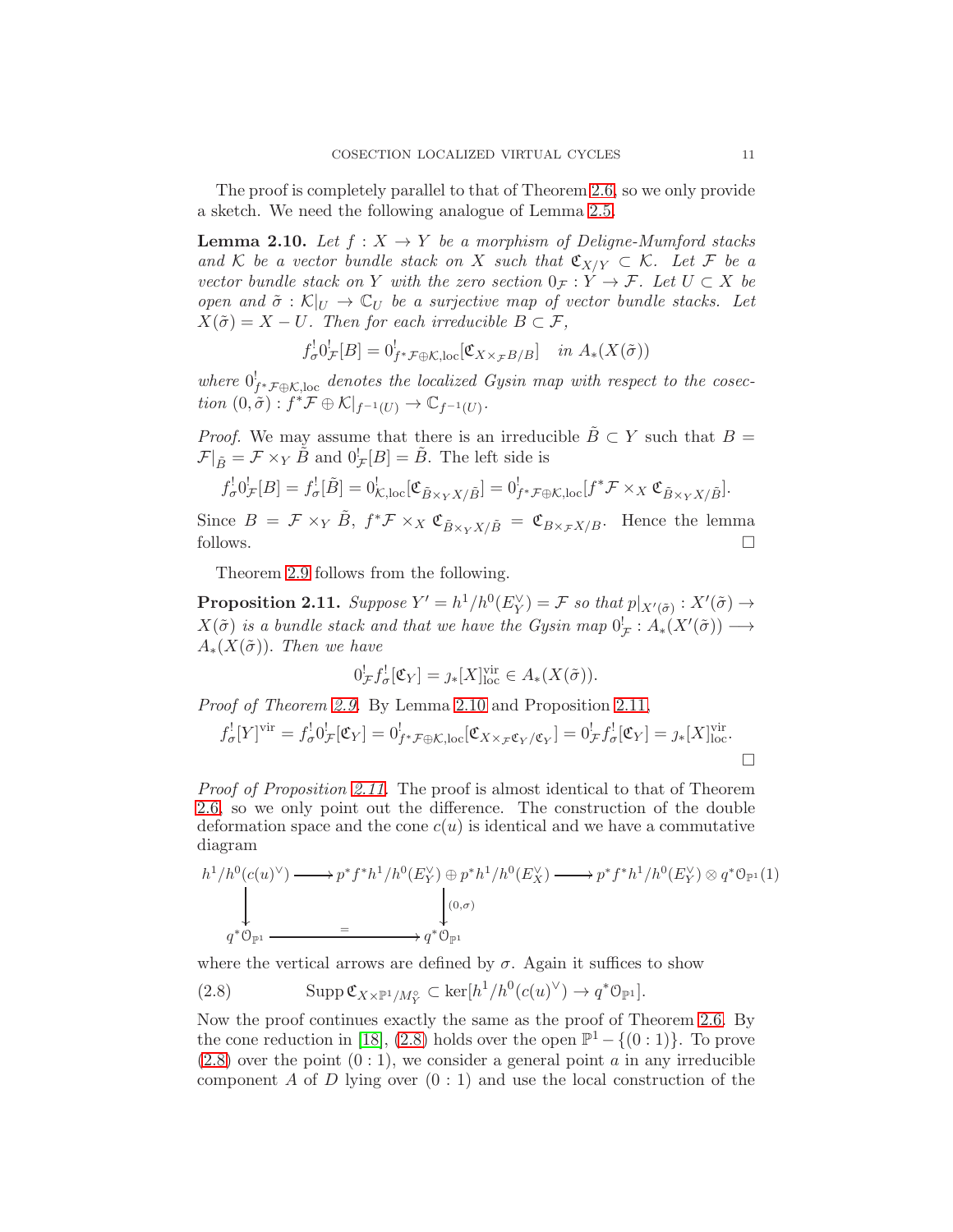double deformation space. After choosing a morphism  $\rho$  from a smooth pointed curve  $(\Delta, 0)$  with  $\rho(0)$  representing a, one finds that we only have to check that  $v_2$  represents a point in

$$
\ker\left(\tilde{\sigma}: h^1/h^0(E_{X/Y}^{\vee})\to h^1/h^0(E_X^{\vee}) \xrightarrow{\sigma} \mathcal{O}_X\right).
$$

Again this follows from the arguments in the proofs of Lemma 4.4 and Corollary 4.5 in [\[18\]](#page-17-4): When  $v_2 \neq 0$ , because  $\lim_{\delta \to 0} s_\Delta = 0$ , the image  $v_2'$  of  $v_2$  in  $h^1/h^0(E_X^{\vee})$  under the tautological

$$
h^1/h^0(E_{X/Y}^{\vee}) \longrightarrow h^1/h^0(E_X^{\vee})
$$

lies in  $\mathfrak{C}_X$ . Using the cosection  $\sigma$ , we see that  $v'_2 \in \text{ker}[h^1/h^0(E_X^{\vee}) \to 0_X]$ . Because  $\tilde{\sigma}$  is induced by  $\sigma$ , we obtain [\(2.8\)](#page-10-2). This proves the proposition.  $\Box$ 

**Remark 2.12.** When  $f: X \to Y$  is a morphism over a smooth Artin stack S, sometimes it is more convenient to work with relative obstruction theories, say with  $\mathbb{L}_X$  replaced by  $\mathbb{L}_{X/S}$ ,  $\mathbb{L}_Y$  by  $\mathbb{L}_{Y/S}$  etc. It is straightforward to see that all the statements and proofs in this section hold in this case.

Another useful situation is when Y is only assumed to be an Artin stack with  $Y \rightarrow S$  assumed to be Deligne-Mumford. Then Proposition 2.11 holds in this case with obstruction theories replaced by relative (to  $S$ ) obstruction theories.

### <span id="page-11-0"></span>3. Torus localization for cosection localized virtual cycles

In this section, we prove the torus localization formula for cosection localized virtual cycles (Theorem [3.4\)](#page-13-0). We do not assume the existence of an equivariant global embedding or a global resolution of the perfect obstruction theory. When the cosection is trivial, our argument gives a new proof of the torus localization theorem in [\[15\]](#page-17-1) without these assumptions.

Let X be a Deligne-Mumford stack acted on by a torus  $T = \mathbb{C}^*$ . Let F denote the T-fixed locus, i.e. locally if  $X = \text{Spec}(A)$ , then  $F = \text{Spec}(A/\langle A^{mv} \rangle)$ where  $A<sup>mv</sup>$  denotes the ideal generated by T-eigenfunctions with nontrivial characters. Let

$$
\imath: F \longrightarrow X
$$

denote the inclusion map.

Let  $D([X/T])$  be the derived category of sheaves of T-equivariant  $\mathcal{O}_X$ modules on  $X$ . It is the same as the ordinary derived category of sheaves of  $\mathcal{O}_X$ -modules except that all sheaves are T-equivariant and all morphisms or arrows are  $T$ -equivariant. The action of  $T$  on  $X$  gives the equivariant cotangent complex  $\mathbb{L}_X \in D([X/T])$ .

Definition 3.1. A T-equivariant perfect obstruction theory consists of an object  $E \in D([X/T])$  and a morphism

$$
\phi: E \to \mathbb{L}_X
$$

in  $D(|X/T|)$  which is a perfect obstruction theory on X.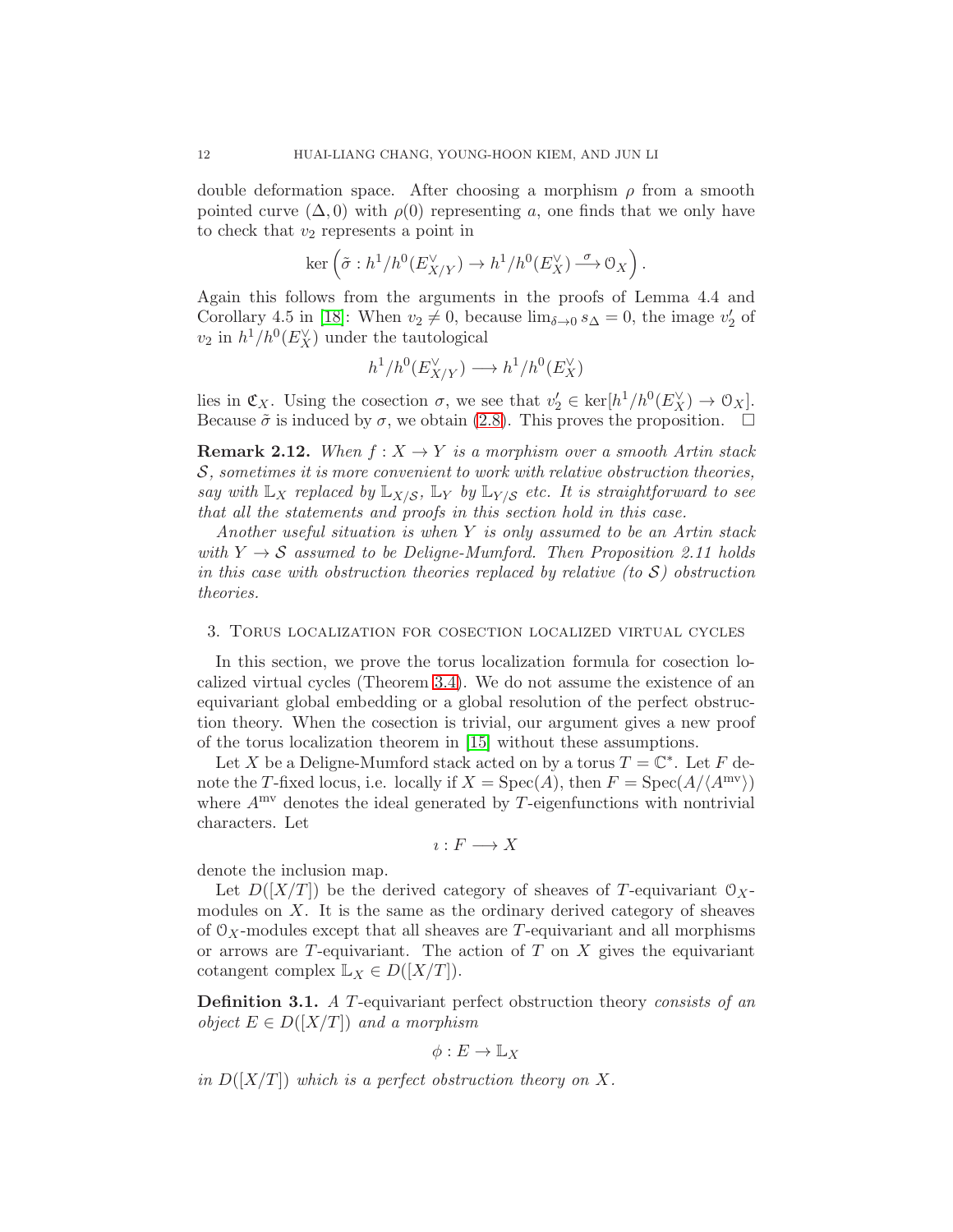If A is a T-equivariant sheaf of  $\mathcal{O}_F$ -modules on F, we let  $A^{fix}$  denote the sheaf of T-fixed submodules and  $A^{mv}$  denote the subsheaf generated by Teigensections with nontrivial characters. Given  $E \in D([X/T]), E := E|_F$ is a complex of T-equivariant sheaves on F, thus we can decompose  $E =$  $\bar{E}$ <sup>fix</sup> ⊕  $\bar{E}$ <sup>mv</sup> into the fixed and moving parts. A T-equivariant chain map  $\psi : \bar{E} \to \tilde{E}$  to an  $\tilde{E} \in D(|F/T|)$  preserves such decompositions to give us  $\psi^{\text{fix}} : \bar{E}^{\text{fix}} \to \tilde{E}^{\text{fix}}$  and  $\psi^{\text{mv}} : \bar{E}^{\text{mv}} \to \tilde{E}^{\text{mv}}$ . If  $\psi$  is a quasi-isomorphism, so are  $\psi$ <sup>fix</sup> and  $\psi$ <sup>mv</sup>. Therefore a T-equivariant perfect obstruction theory  $\phi: E \to \mathbb{L}_X$  induces morphisms in  $D([F/T])$ 

$$
\phi^{\text{fix}}: E|_F^{\text{fix}} \longrightarrow \mathbb{L}_X|_F^{\text{fix}} \quad \text{and} \quad \phi^{\text{mv}}: E|_F^{\text{mv}} \longrightarrow \mathbb{L}_X|_F^{\text{mv}}.
$$

**Lemma 3.2.** Let the notation be as above. The composition  $\phi_F : E|_F^{\text{fix}} \to$  $\mathbb{L}_X|_F^{\text{fix}} \to \mathbb{L}_F$  of  $\phi^{\text{fix}}$  and the natural morphism  $\mathbb{L}_X|_F^{\text{fix}} \to \mathbb{L}_F$  is a perfect obstruction theory of F.

*Proof.* For any square zero extension  $\Delta \to \Delta$  of k-schemes with ideal sheaf *J* and a morphism  $g: \Delta \to F$ , let  $\omega(g) \in Ext^1(g^*{\mathbb L}_F, J)$  denote the composition  $g^* \mathbb{L}_F \to \mathbb{L}_{\Delta} \to J[1]$  of the natural morphisms  $g^* \mathbb{L}_F \to \mathbb{L}_{\Delta}$  from g and  $\mathbb{L}_{\Delta} \to \mathbb{L}_{\Delta/\bar{\Delta}} \to \mathbb{L}_{\Delta/\bar{\Delta}}^{\geq -1} = J[1]$  from  $\Delta \to \bar{\Delta}$ . Let

$$
\phi_F^*\omega(g) \in \text{Ext}^1(g^*E|_F^{\text{fix}}, J)
$$

be the image of  $\omega(g)$  by the map  $\mathrm{Ext}^1(g^*\mathbb{L}_F, J) \to \mathrm{Ext}^1(g^*E|_F^{\mathrm{fix}}, J)$  induced from  $\phi_F: E|_F^{\text{fix}} \to \mathbb{L}_F$ . Note that  $\mathrm{Ext}^1(g^*E|_F^{\text{fix}}, J)$  is a T-module and  $\phi_F^*\omega(g)$ is T-invariant, where T acts on  $\Delta$ ,  $\bar{\Delta}$  and J trivially.

By [\[1,](#page-16-0) Theorem 4.5], it suffices to show the following claim: the obstruction assignment  $\phi_F^*(\omega(g))$  vanishes if and only if an extension  $\bar{g} : \bar{\Delta} \to F$ of g exists; and if  $\phi_F^*(\omega(g)) = 0$ , then the extensions form a torsor under  $\operatorname{Ext}^0(g^*E|_F^{\text{fix}},J).$ 

Let  $h : \Delta \to X$  be the composite of g with the inclusion  $F \subset X$ . Since  $\phi: E \to \mathbb{L}_X$  is a perfect obstruction theory, h extends to  $\bar{h}: \bar{\Delta} \to X$  if and only if  $0 = \phi_X^* \omega(h) \in \text{Ext}^1(h^*E, J)$ . Because h factors through  $F \subset X$  and J is an  $\mathcal{O}_{\Delta}$ -module,

$$
\operatorname{Ext}^1(h^*E, J) = \operatorname{Ext}^1(g^*E|_F^{\text{fix}}, J) \oplus \operatorname{Ext}^1(g^*E|_F^{\text{mv}}, J),
$$

as T-module, and further  $\phi_X^*\omega(h)$  is T-invariant. Since  $\phi_X^*\omega(h)^T = \phi_F^*\omega(g)$ , we see that  $\phi_F^*\omega(g) = 0$  if and only if h extends to  $\bar{h} : \bar{\Delta} \to X$ . Because T is reductive, a standard argument shows that we can find a T-invariant extension h, which necessarily factors through  $F \subset X$ . This proves that  $\phi_F^*\omega(g)$  is an obstruction class to extending g to  $\bar{g} : \bar{\Delta} \to F$ .

The part on the space of extensions  $\bar{g}$  follows by the same argument.  $\Box$ 

We let  $E_F := E|_F^{\text{fix}}$  and  $N^{\text{vir}} := (E|_F^{\text{inv}})^{\vee}$ . Since E is perfect, both the fixed part  $E_F$  and the moving part  $E|_F^{\text{inv}} = (N^{\text{vir}})^{\vee}$  of  $E|_F$  are perfect. They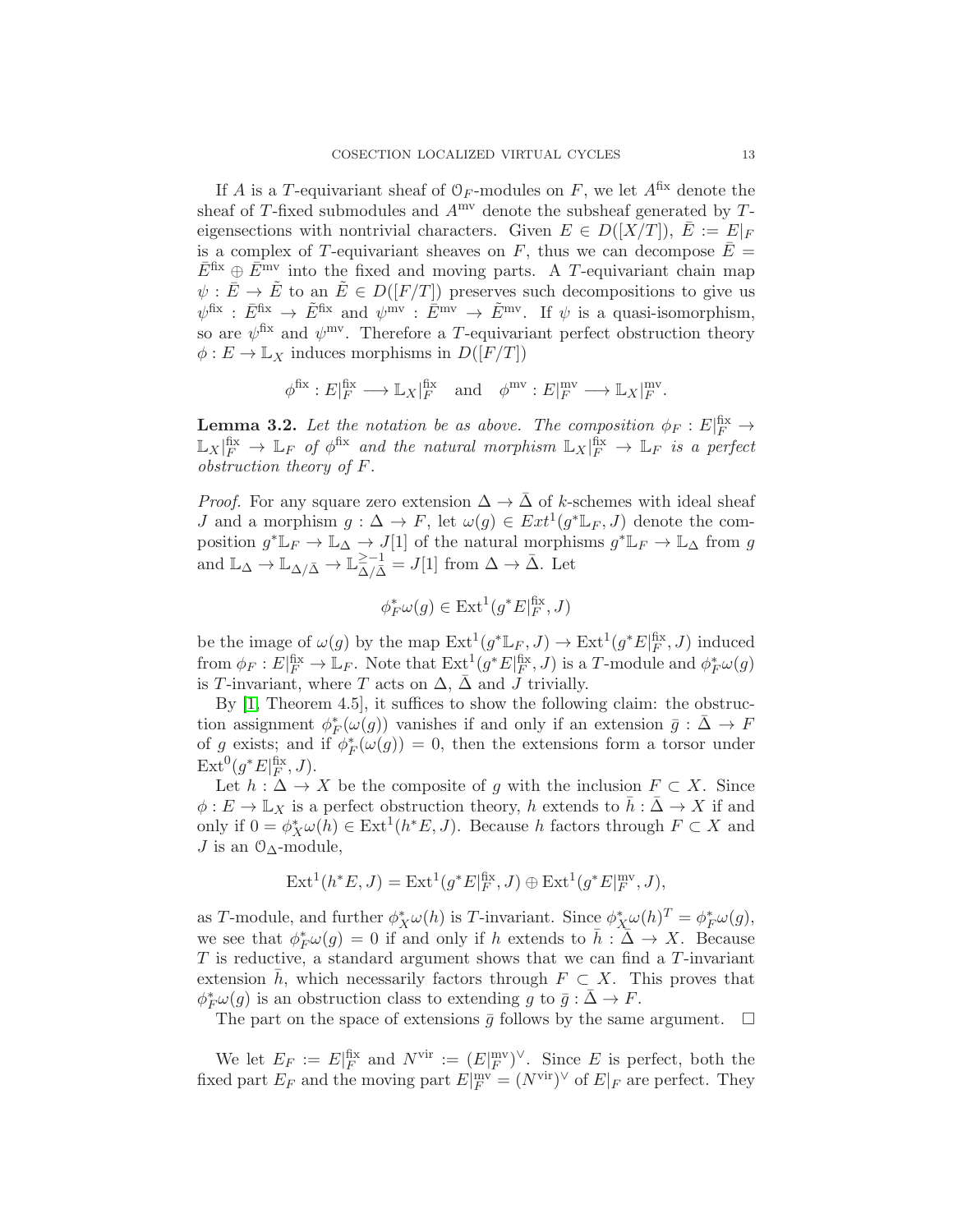fit into the following diagram of distinguished triangles:



The morphism  $E|_F \to E_F$  induces a homomorphism

$$
Ob_F = H^1(E_F^{\vee}) \longrightarrow H^1(E|_F^{\vee}) \cong H^1(E^{\vee})|_F = Ob_X|_F.
$$

Let  $\sigma$  :  $Ob_X = H^1(E^{\vee}) \rightarrow \mathcal{O}_X$  be a T-equivariant cosection. Then  $\sigma$ induces a T-invariant cosection

$$
\sigma_F:Ob_F\longrightarrow Ob_X|_F\longrightarrow \mathcal{O}_X|_F=\mathcal{O}_F
$$

and we have a cosection localized virtual cycle  $[F]_{loc}^{vir}$ .

**Definition 3.3.** Suppose the virtual normal bundle  $N^{\text{vir}}$  admits a global resolution  $[N_0 \to N_1]$  by locally free sheaves  $N_0$  and  $N_1$  over F. We define the Euler class  $e(N^{\text{vir}})$  of  $N^{\text{vir}}$  to be

$$
e(N^{\text{vir}}) = e(N_0)/e(N_1) \in A^*(F) \otimes_{\mathbb{Q}} \mathbb{Q}[t, t^{-1}].
$$

The goal of this section is to prove the following.

<span id="page-13-0"></span>**Theorem 3.4.** Let  $X$  be a Deligne-Mumford stack acted on by  $T$  and let  $E \to \mathbb{L}_X$  be an equivariant perfect obstruction theory on X. Let F be the T-fixed locus in X. Let  $\sigma : Ob_X \to \mathcal{O}_X$  be a T-equivariant cosection on X. Suppose there is a global resolution  $N^{\text{vir}} \cong [N_0 \to N_1]$ , where  $N_0$  and  $N_1$  are locally free sheaves on F (whose ranks may vary from component to component). Then we have

$$
[X]_{\text{loc}}^{\text{vir}} = i_* \frac{[F]_{\text{loc}}^{\text{vir}}}{e(N^{\text{vir}})} \in A_*^T X \otimes_{\mathbb{Q}[t]} \mathbb{Q}[t, t^{-1}].
$$

Here the class  $[F]_{\text{loc}}^{\text{vir}}$  is defined with respect to the induced perfect obstruction theory  $E_F$  and cosection  $\sigma_F$ .

Remark 3.5. In [\[15\]](#page-17-1), the localization formula in Theorem [3.4](#page-13-0) was proved for the ordinary virtual fundamental class under the following assumptions:

- (1) X admits a global equivariant embedding into a smooth  $Y$ ;
- (2) the perfect obstruction theory E admits an equivariant global locally free resolution.

Both conditions are nontrivial unless X is a projective scheme. Recent development in moduli theory and enumerative geometry utilizes a plethora of moduli stacks for which  $(1)$  is often tedious to verify and hence it is desirable to give a proof without the assumption  $(1)$ . Here we remove the first assumption entirely and weaken the second assumption to

 $(2')$  the virtual normal bundle  $N^{\text{vir}}$  admits a global locally free resolution  $[N_0 \to N_1]$  on the fixed locus F,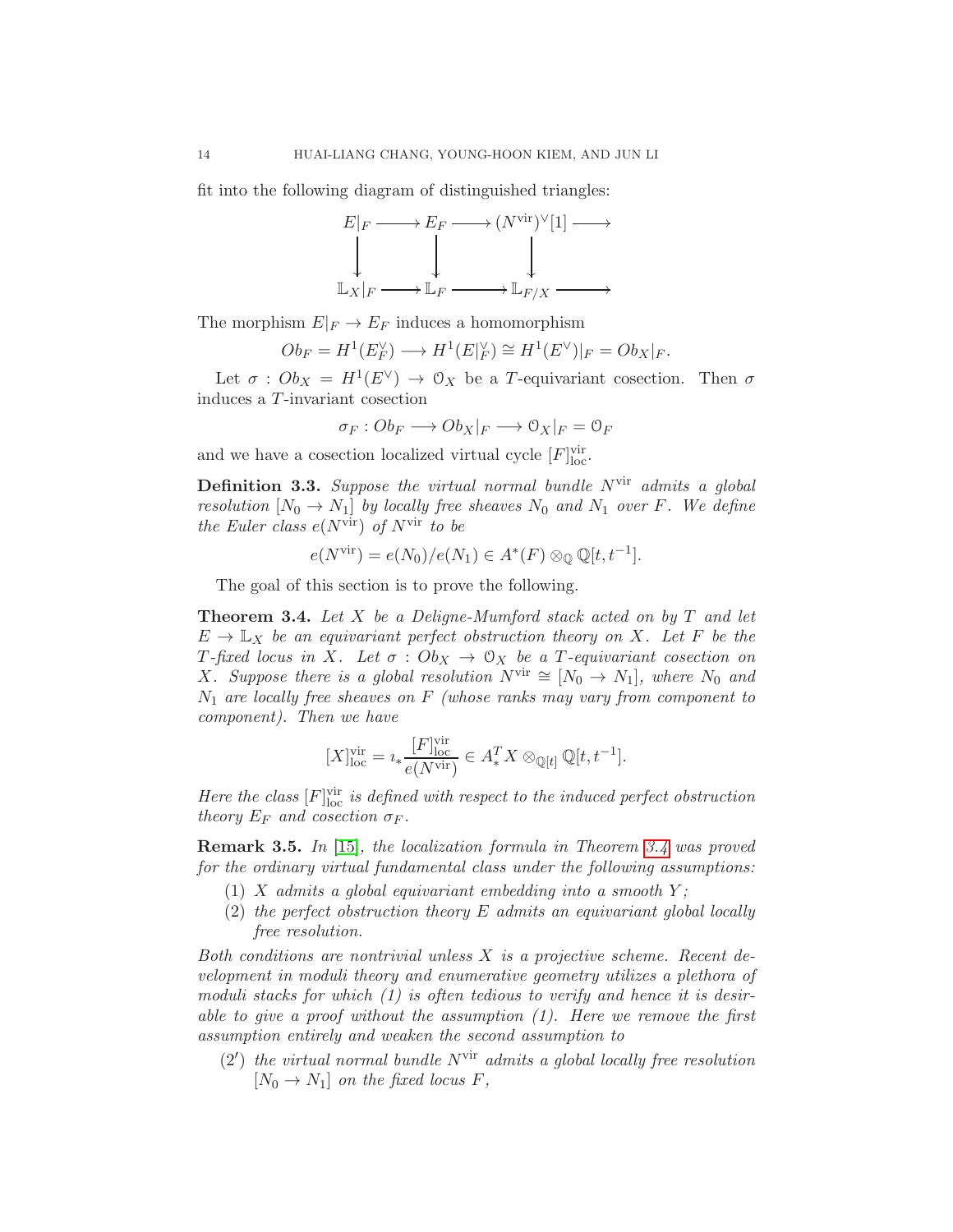which is often easier to check. When  $\sigma = 0$ , Theorem [3.4](#page-13-0) says that the torus localization in [\[15\]](#page-17-1) works without the assumption (1) and with a much weaker (2′ ).

By our assumption that there is a resolution  $[N_0 \to N_1]$  of  $N^{\text{vir}}$ , we find that the normal sheaf  $N_{F/X}$  is contained in  $h^1/h^0(N^{\text{vir}}[-1]) = \text{ker}\{N_0 \to$  $N_1$ , thus contained in  $N_0$ . Hence the normal cone  $\mathfrak{C}_{F/X}$  is contained in  $N_0$ as well. As in Definition [2.4,](#page-3-1) we define the virtual pullback

$$
i^!: A_*(X(\sigma)) \to A_*(F(\sigma))
$$

for the inclusion  $\imath : F \to X$ , by

$$
[B] \longmapsto [\mathfrak{C}_{B \times_X F/B}] \longmapsto 0^!_{N_0} [\mathfrak{C}_{B \times_X F/B}].
$$

The proof of Theorem [3.4](#page-13-0) is attained through the following two lemmas.

<span id="page-14-0"></span>**Lemma 3.6.** Let  $X(\sigma)$  and  $F(\sigma)$  denote the vanishing loci of  $\sigma$  and  $\sigma_F$ respectively. Then  $F(\sigma) = X(\sigma) \cap F$  and  $i^![X]^{\text{vir}}_{\text{loc}} = [F]^{\text{vir}}_{\text{loc}} \cap e(N_1)$ .

Proof. The first identity follows from Lemma [2.3.](#page-3-0) We prove the second identity. By definitions,  $[X]_{\text{loc}}^{\text{vir}} = 0_{\mathcal{E},\text{loc}}^{\text{I}}[\mathfrak{C}_X]$  and  $[F]_{\text{loc}}^{\text{vir}} = 0_{\mathcal{E}_F,\text{loc}}^{\text{I}}[\mathfrak{C}_F]$ , where  $\mathcal{E} = h^1/h^0(E^{\vee})$  and  $\mathcal{E}_F = h^1/h^0(E_F^{\vee})$ . By Lemma [2.5,](#page-4-0) we have

$$
i^!0^!_{\mathcal{E},\mathrm{loc}}[\mathfrak{C}_X]=0^!_{\mathcal{E}|_F\oplus N_0,\mathrm{loc}}[\mathfrak{C}_F]
$$

because  $[\mathfrak{C}_{F \times_{\mathcal{E}} \mathfrak{C}_X/\mathfrak{C}_X}] = [\mathfrak{C}_{F/\mathfrak{C}_X}] = [\mathfrak{C}_F]$  by Vistoli's rational equivalence [\[32\]](#page-17-18). The proof of Theorem [2.6](#page-6-0) guarantees that the rational equivalence lives in the desired locus for the localized Gysin maps. Therefore

$$
i^{!}[X]_{\text{loc}}^{\text{vir}} = i^{!}0^{!}_{\mathcal{E},\text{loc}}[\mathfrak{C}_{X}] = 0^{!}_{\mathcal{E}|_{F} \oplus N_{0},\text{loc}}[\mathfrak{C}_{F}] = 0^{!}_{\mathcal{E}_{F} \oplus N_{1},\text{loc}}[\mathfrak{C}_{F}] = [F]_{\text{loc}}^{\text{vir}} \cap e(N_{1}),
$$
  
because  $\mathcal{E}|_{F} = \mathcal{E}_{F} \oplus [N_{1}/N_{0}].$ 

<span id="page-14-1"></span>**Lemma 3.7.**  $i^!i_*\alpha = \alpha \cap e(N_0)$  for  $\alpha \in A_*(F(\sigma)) \otimes_{\mathbb{Q}} \mathbb{Q}[t, t^{-1}].$ 

*Proof.* If B is a cycle in  $F(\sigma)$ , the normal cone of  $B \cap F(\sigma)$  in B is B and  $i^{\dagger}i_{*}B = 0^{\dagger}_{N_{0}}B = B \cap e(N_{0})$  by the definition of virtual pullback  $i^{\dagger}$  $\Box$ 

Now we can prove Theorem [3.4.](#page-13-0)

Proof of Theorem [3.4.](#page-13-0) By [\[24,](#page-17-20) Theorem 6.3.5],

$$
\iota_*: A_*^T(F(\sigma)) \otimes_{\mathbb{Q}[t]} \mathbb{Q}[t, t^{-1}] \longrightarrow A_*^T(X(\sigma)) \otimes_{\mathbb{Q}[t]} \mathbb{Q}[t, t^{-1}]
$$

is an isomorphism. Thus  $i_*\alpha = [X]_{loc}^{vir}$ for some

$$
\alpha \in A_*^T(F(\sigma)) \otimes_{\mathbb{Q}[t]} \mathbb{Q}[t, t^{-1}] = A_*(F(\sigma)) \otimes_{\mathbb{Q}} \mathbb{Q}[t, t^{-1}].
$$

By Lemmas [3.6](#page-14-0) and [3.7,](#page-14-1)

$$
[F]_{\text{loc}}^{\text{vir}} \cap e(N_1) = i^![X]_{\text{loc}}^{\text{vir}} = i^! i_* \alpha = \alpha \cap e(N_0).
$$

Hence

$$
\alpha = \frac{[F]_{\text{loc}}^{\text{vir}}}{e(N^{\text{vir}})}
$$
 and  $[X]_{\text{loc}}^{\text{vir}} = i_*\alpha = i_*\frac{[F]_{\text{loc}}^{\text{vir}}}{e(N^{\text{vir}})}$   
as desired.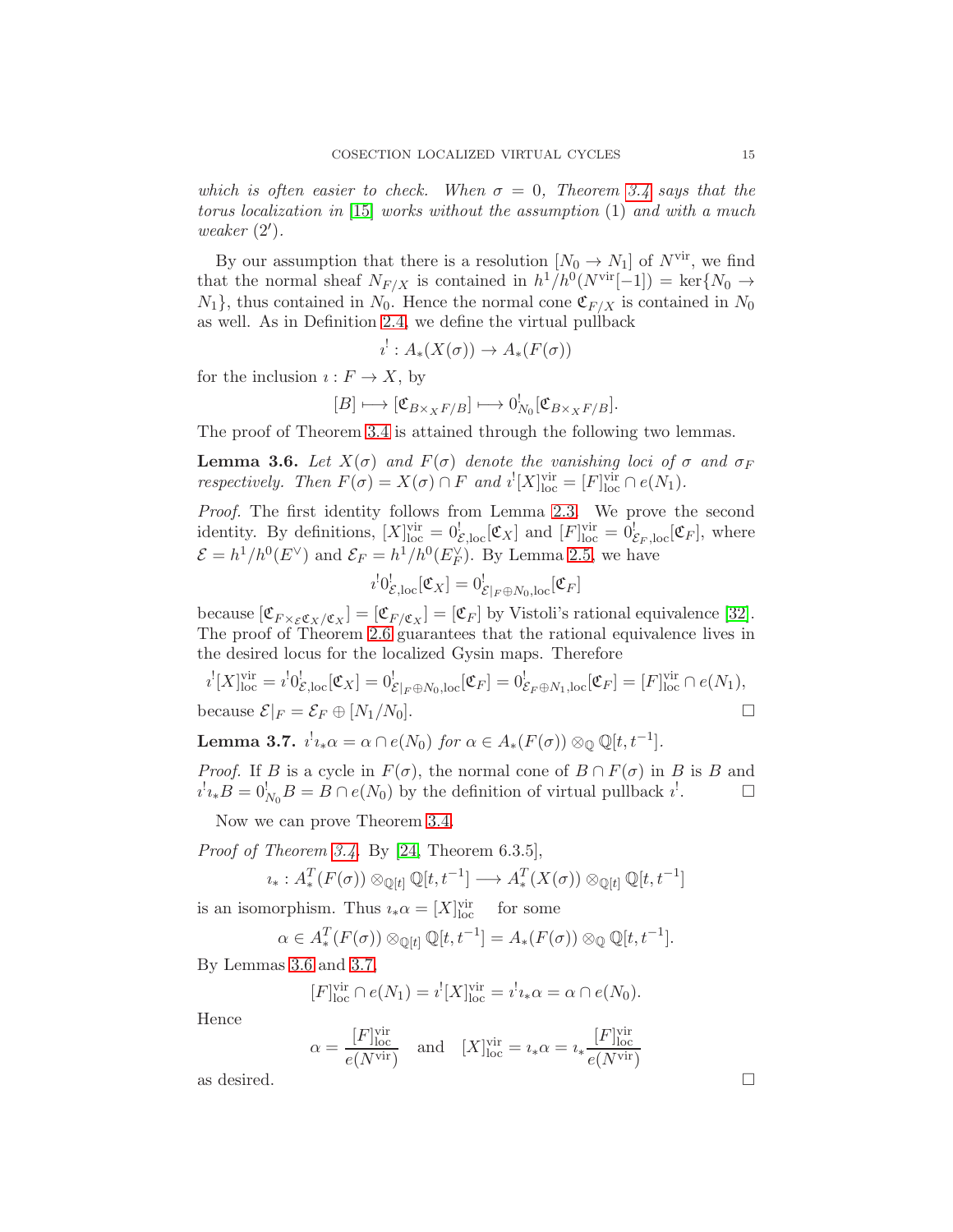**Example 3.8.** Let  $V = \mathbb{C}^d$  be a vector space with  $(z_1, \dots, z_d)$  be its standard coordinates. We let  $T = \mathbb{C}^*$  acts on V via  $(z_i)^{\alpha} = (\alpha z_i)$ . The global differentials  $dz_i$  give a trivialization of  $\Omega_V$ , in the form  $\Omega_V \cong V \times V^*$ . Let  $E = [T_V \stackrel{0}{\longrightarrow} \Omega_V]$  and  $\sigma : \Omega_V = V \times V^* \to \mathcal{O}_V$  be the tautological pairing. Then  $\sigma^{-1}(0) = \{O\} \subset V$  is the (reduced) origin  $O \in V$ , and under the induced T-action on  $\Omega_V$ ,  $\sigma$  is T-invariant. We observe

$$
F = V^{C^*} = \{O\},
$$
  $E|_F = [V \xrightarrow{0} V^*] = N^{\text{vir}},$  and  $E_F = [0 \to 0].$ 

Hence  $e(N^{\text{vir}}) = (-1)^d$  and  $[F]_{\text{loc}}^{\text{vir}}$  is the zero cycle  $[O]$  consisting of one simple point O. Then by Theorem [3.4,](#page-13-0) we have

$$
[V]^{\text{vir}} _{\text{loc}} = \frac{[F]^{\text{vir}} _{\text{loc}} }{e(N^{\text{vir}} )} = (-1)^d [O]
$$

as expected from [\[18,](#page-17-4) Example 2.4].

In this example, if instead we consider a cosection  $\sigma' : \Omega_V \to \mathcal{O}_V$  via  $dz_1 \mapsto 1$  and  $dz_{i>1} \mapsto 0$ . Since  $\sigma'$  is surjective, we obtain  $[V]_{loc}^{vir} = 0$ . However,  $\frac{[F]_{\text{loc}}^{\text{vir}}}{e(N^{\text{vir}})} = (-1)^d [O]$  as before. Hence Theorem [3.4](#page-13-0) does not apply.

## <span id="page-15-0"></span>4. Wall crossing formulas for cosection localized virtual **CYCLES**

In this section we provide a wall crossing formula for simple  $\mathbb{C}^*$ -wall crossings. The construction and proof are rather standard (cf. [\[21\]](#page-17-5)).

Let X be a Deligne-Mumford stack acted on by  $T = \mathbb{C}^*$ . Let  $\phi : E \to \mathbb{L}_X$ be a T-equivariant perfect obstruction theory, together with an equivariant cosection  $\sigma : Ob_X = h^1(E^{\vee}) \to \mathcal{O}_X$ . Let

- (1)  $F$  be the T-fixed locus in  $X$ ;
- (2)  $X^s$  be the open substack of  $x \in X$  so that the orbit  $T \cdot x$  is 1dimensional and closed in X;
- (3)  $\Sigma_{\pm}^0 = \{ x \in X (X^s \cup F) \mid \lim_{t \to 0} t^{\pm 1} \cdot x \in F \};$
- (4)  $\Sigma_{\pm} = \Sigma_{\pm}^0 \cup F;$
- (5)  $X_{\pm} = X \Sigma_{\mp} \subset X;$

(6)  $M_{\pm} = [X_{\pm}/T] \subset M = [X/T]$  are separated Deligne-Mumford stacks. Recall from §[3](#page-11-0) that we have the induced cosections  $\sigma_F : Ob_F \to \mathcal{O}_F$ . We then define the master space of the wall crossing  $M_{\pm}$  to be

$$
\mathfrak{M} = \left[ X \times \mathbb{P}^1 - \Sigma_- \times \{0\} - \Sigma_+ \times \{\infty\} / \mathbb{C}^* \right]
$$

where  $\mathbb{C}^*$  acts trivially on X and by  $\lambda \cdot (a:b) = (a:\lambda b)$  on  $\mathbb{P}^1$ . The action of  $T$  on  $X$  induces an action of  $T$  on  $\mathfrak{M}$  whose fixed locus is

$$
M_+ \sqcup F \sqcup M_-
$$

as is easy to check. Since  $\mathbb{C}^*$  acts only on the component  $\mathbb{P}^1$ , the pullback of any sheaf on X by the projection  $X \times \mathbb{P}^1 \to X$  is  $\mathbb{C}^*$ -equivariant and hence descends to the free quotient M. By pulling back the perfect obstruction theory  $\phi: E \to \mathbb{L}_X$  and descending, we obtain a morphism  $\phi: E \to \mathbb{L}_{\mathfrak{M}}$ .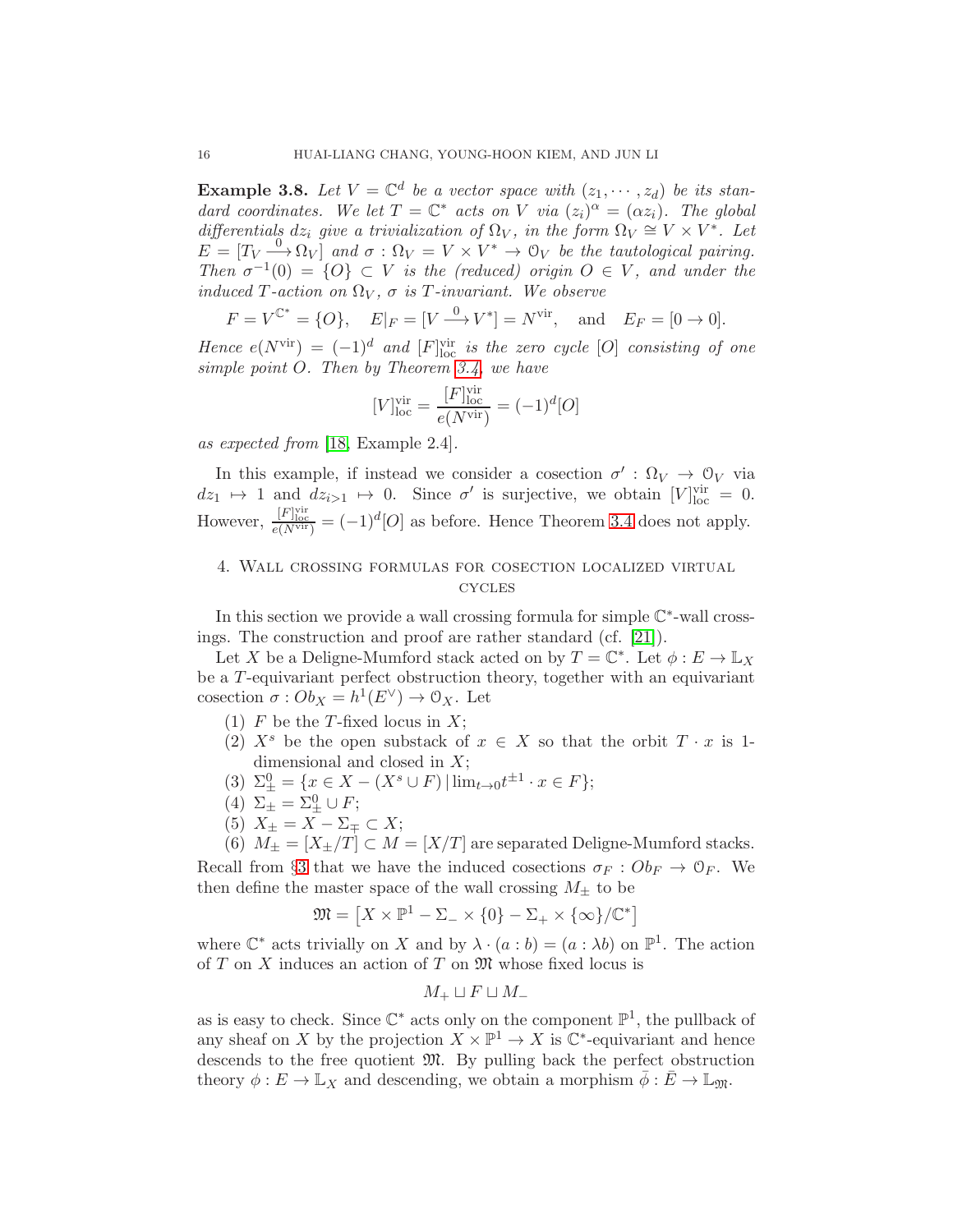**Lemma 4.1.** The morphism  $\bar{\phi} : \bar{E} \to \mathbb{L}_{\mathfrak{M}}$  is a T-equivariant perfect obstruction theory of  $\mathfrak{M}$ . Moreover the pullback of  $\sigma$  descends to a T-equivariant cosection  $\bar{\sigma}$  :  $Ob_{\mathfrak{M}} \to \mathfrak{O}_{\mathfrak{M}}$ .

*Proof.* This is straightforward and we omit the proof.  $\Box$ 

The cosection  $\bar{\sigma}$  induces cosections on the fixed locus  $M_{\pm}$  and F in  $\mathfrak{M}$ . We are ready to state the main result of this section.

Theorem 4.2. Let the notation be as above. Suppose the virtual normal bundle N<sup>vir</sup> admits a resolution  $[N_0 \to N_1]$  by vector bundles on F. Then we have

$$
[M_{+}]_{\text{loc}}^{\text{vir}} - [M_{-}]_{\text{loc}}^{\text{vir}} = \text{res}_{t=0} \frac{[F]_{\text{loc}}^{\text{vir}}}{e(N^{\text{vir}})} \quad in \ A_{*}^{T}(\mathfrak{M}) \otimes_{\mathbb{Q}[t]} \mathbb{Q}[t, t^{-1}].
$$

*Proof.* Applying Theorem [3.4](#page-13-0) to the master space  $\mathfrak{M}$ , we find that

$$
[\mathfrak{M}]^\mathrm{vir}_{\mathrm{loc}} = \frac{[M_+]^\mathrm{vir}_{\mathrm{loc}}}{-t} + \frac{[M_-]^\mathrm{vir}_{\mathrm{loc}}}{t} + \frac{[F]^\mathrm{vir}_{\mathrm{loc}}}{e(N^\mathrm{vir})}
$$

since the normal bundle of  $M_+$  is trivial with weight 1 while that of  $M_$ is trivial with weight  $-1$  by construction. If we take  $res_{t=0}$ , the left side vanishes because  $[\mathfrak{M}]_{\text{loc}}^{\text{vir}} \in A_*^T(\mathfrak{M})$  has trivial principal part. Therefore the residue of the right side

$$
-[M_+]^{\mathrm{vir}} _{\mathrm{loc}}+[M_-]^{\mathrm{vir}} _{\mathrm{loc}} +\mathrm{res}_{t=0} \frac{[F]^{\mathrm{vir}} _{\mathrm{loc}} }{e(N^{\mathrm{vir}} )}
$$

vanishes. This proves the theorem.  $\Box$ 

#### **REFERENCES**

- <span id="page-16-0"></span>1. K. Behrend and B. Fantechi. *The intrinsic normal cone.* Invent. Math. 128 (1997), no. 1, 45-88.
- <span id="page-16-1"></span>2. V. Bussi. *Generalized Donaldson-Thomas theory over fields K* neq *C.* Preprint, [arXiv:1403.2403.](http://arxiv.org/abs/1403.2403)
- <span id="page-16-6"></span>3. Y. Cao and N. Leung. *Donaldson-Thomas theory for Calabi-Yau 4-folds.* Preprint, [arXiv:1407.7659.](http://arxiv.org/abs/1407.7659)
- <span id="page-16-2"></span>4. H.-L. Chang, J. Li, C.-C. Liu and W.-P. Liu, in preparation.
- 5. H.-L. Chang and Y.-H. Kiem. *Poincar´e invariants are Seiberg-Witten invariants.* Geom. Topol. 17 (2013), no. 2, 1149-1163.
- 6. H.-L. Chang and J. Li. *Gromov-Witten invariants of stable maps with fields.* Int. Math. Res. Not. IMRN 2012, no. 18, 4163-4217.
- <span id="page-16-3"></span>7. H.-L. Chang, J. Li and W.-P. Li. *Witten's top Chern class via cosection localization*. Preprint, [arXiv:1303.7126.](http://arxiv.org/abs/1303.7126)
- <span id="page-16-5"></span>8. J. Choi and Y.-H. Kiem. *Landau-Ginzburg/Calabi-Yau correspondence via quasi-maps, I*. In preparation.
- <span id="page-16-4"></span>9. E. Clader. *Landau-Ginzburg/Calabi-Yau correspondence for the complete intersections* X<sup>3</sup>,<sup>3</sup> *and* X<sup>2</sup>,2,2,<sup>2</sup>*.* Preprint, [arXiv:1301.5530](http://arxiv.org/abs/1301.5530)
- 10. D. Edidin and W. Graham. *Equivariant intersection theory.* Invent. Math. 131 (1998), no. 3, 595-634.
- 11. H. Fan, T. Jarvis and Y. Ruan. *The Witten equation, mirror symmetry, and quantum singularity theory.* Ann. of Math. (2) 178 (2013), no. 1, 1106.